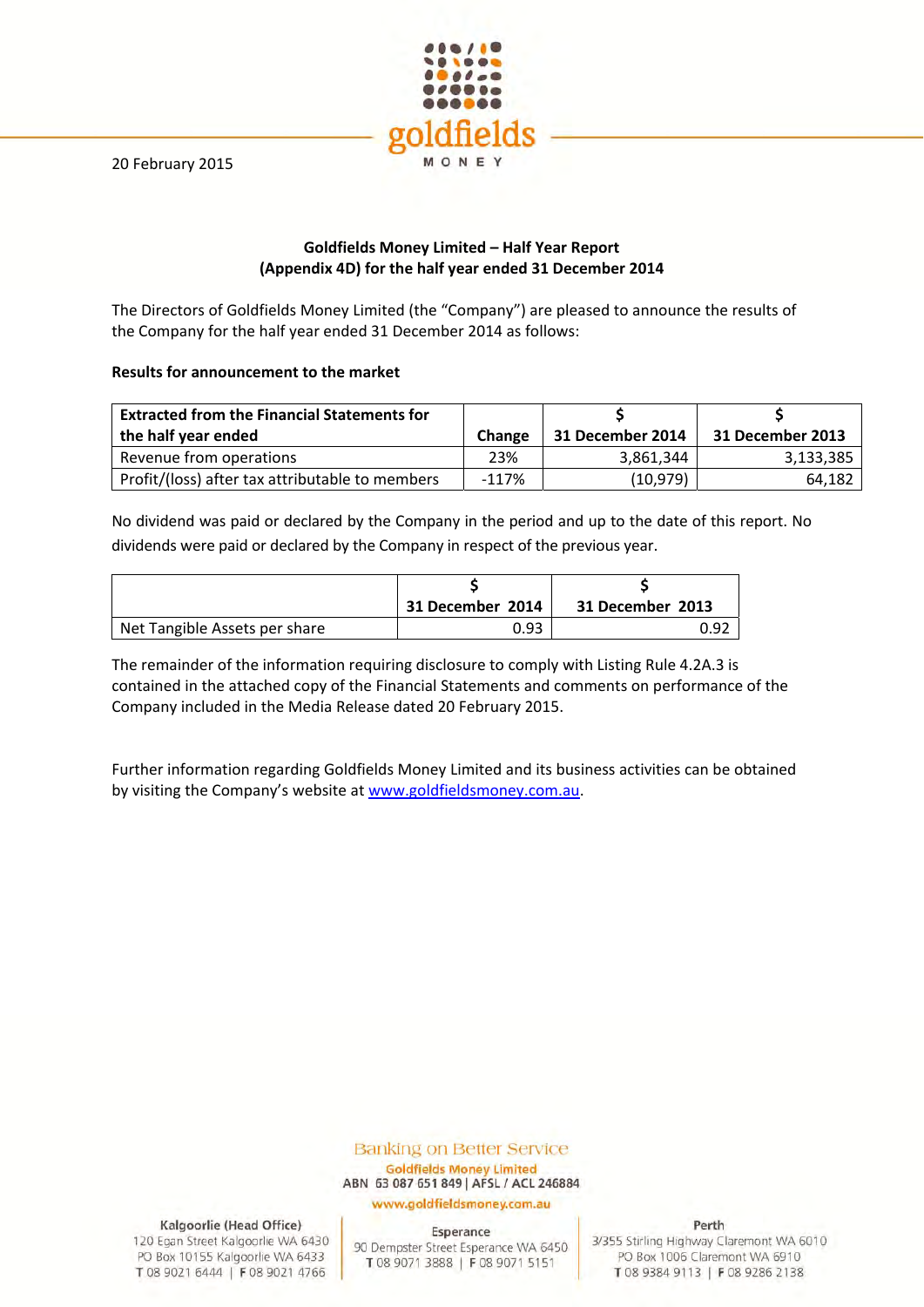# **. . . .** goldfields MONEY

**Goldfields Money Limited ACN 087 651 849**

**Interim Financial Report For the half year ended 31 December 2014**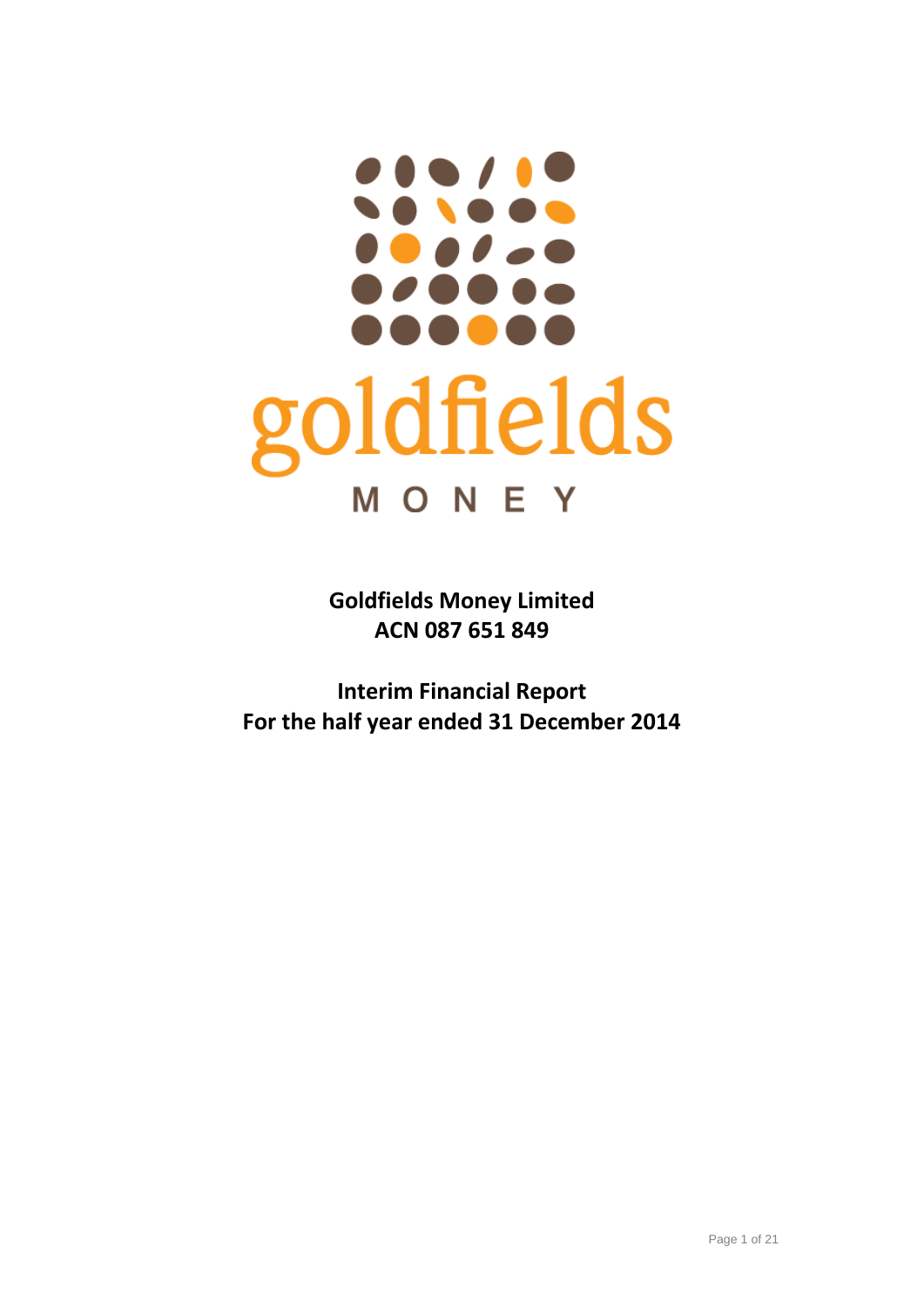# **Corporate Information**

## **ACN:** 087 651 849

## **Directors**

| Mr. Allan Pendal     | (Chairman and Non-executive Director) |
|----------------------|---------------------------------------|
| Mr. William McKenzie | (Non-executive Director)              |
| Mr. Peter Wallace    | (Non-executive Director)              |
| Mr. James Austin     | (Non-executive Director)              |
| Mr. Robert Bransby   | (Non-executive Director)              |

# **Chief Executive Officer**

Mr. David Holden

## **Company Secretary**

Mr. Michael Verkuylen

# **The registered office and principal place of business of the Company is:**

120 Egan Street KALGOORLIE WA 6430 Phone: 08 9021 6444

## **Share Registry:**

Advanced Share Registry 110 Stirling Hwy Nedlands WA 6009 Tel:(618) 9389 8033 Fax:( 618) 9262 3723

## **Exchange Listing**

Australian Securities Exchange Limited Exchange Plaza 2 The Esplanade Perth, Western Australia 6000 ASX Code: GMY

## **Auditors:**

RSM Bird Cameron Partners 8 St Georges Terrace Perth WA 6000

## **Website Address:**

www.goldfieldsmoney.com.au

The material in this report has been prepared by Goldfields Money Limited ABN 63 087 651 849 (Goldfields Money or the Company) and is current at the date of this report. It is general background information about Goldfields Money's activities, is given in summary form and does not purport to be complete. It is not intended to be relied upon as advice to investors or potential investors and does not take into account the investment objectives, financial situation or needs of any particular investor. These should be considered with professional advice when deciding if an investment is appropriate.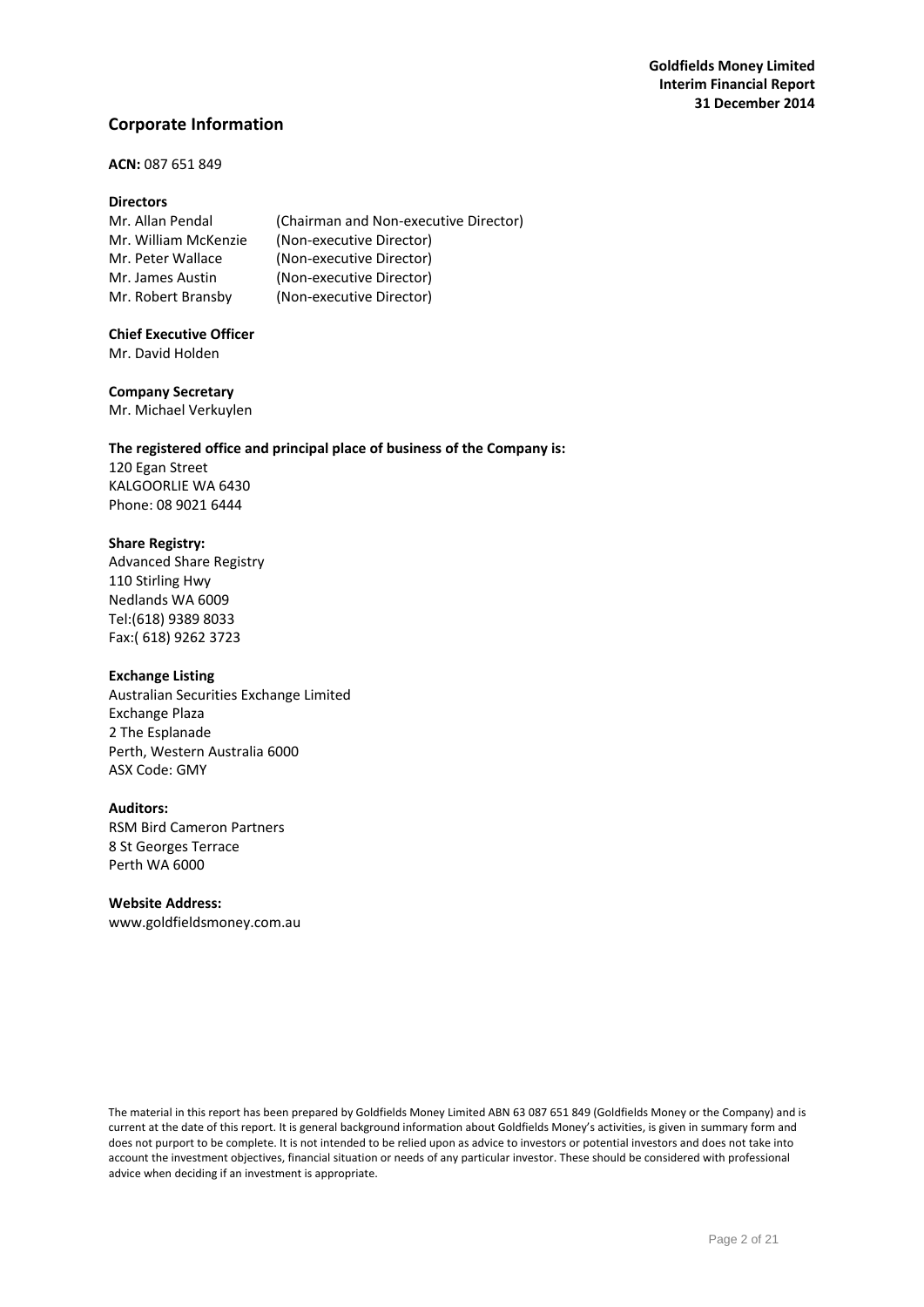## **Goldfields Money Limited** Interim Financial Report 31 December 2014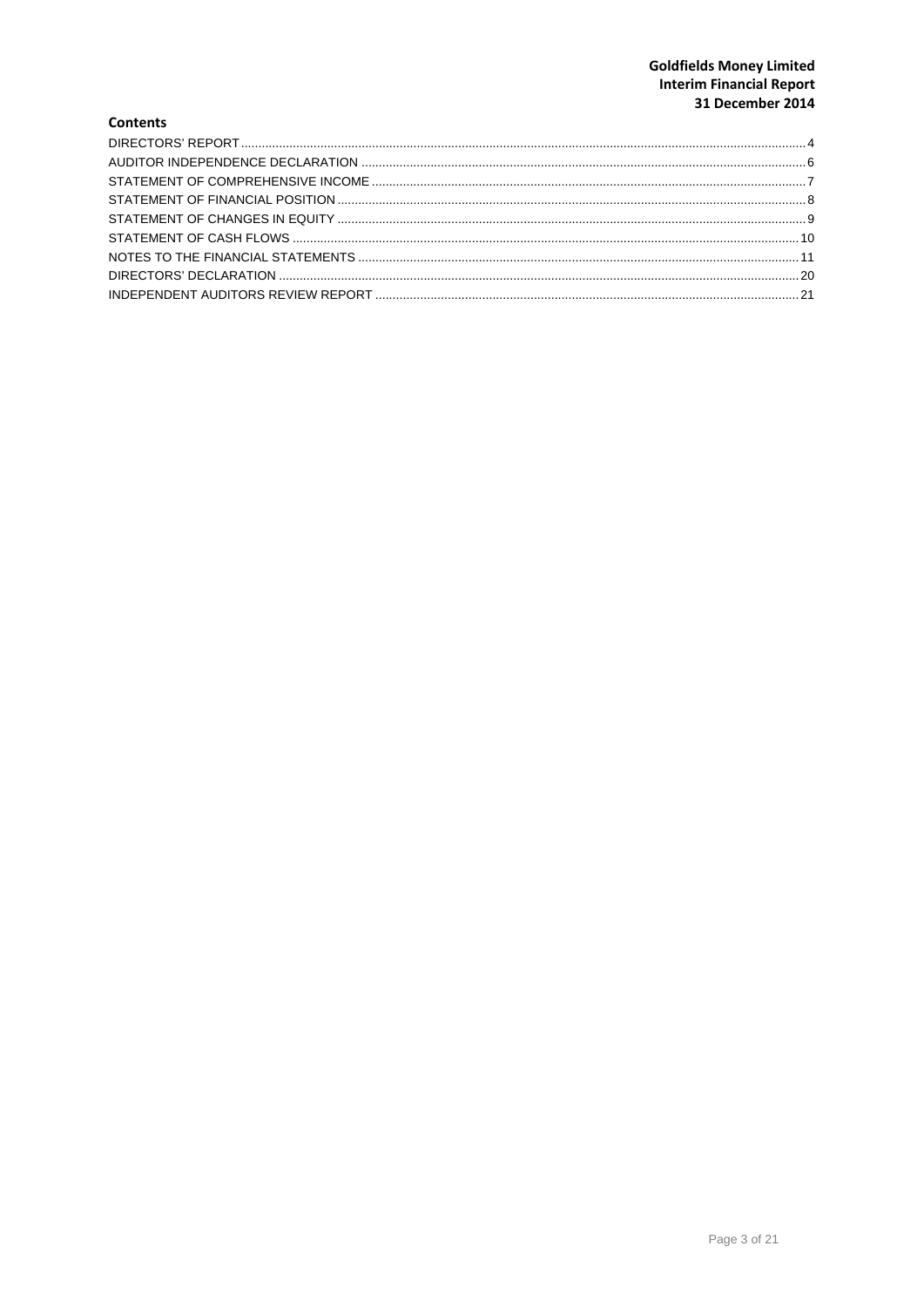## **DIRECTORS' REPORT**

Your Directors present their report of Goldfields Money Limited (the "Company") for the half‐year ended 31 December 2014.

## **DIRECTORS**

The names of the Company's Directors in office during the half-year and until the date of this report are set out below. Directors were in office for the entire period unless otherwise stated*.*

| Mr. Allan Pendal     | (Chairman and Non-executive Director) |                                |
|----------------------|---------------------------------------|--------------------------------|
| Mr. William McKenzie | (Non-executive Director)              |                                |
| Mr. Peter Wallace    | (Non-executive Director)              | Appointed 15 November 2014     |
| Mr. James Austin     | (Non-executive Director)              |                                |
| Mr. David Holden     | (Managing Director)                   | Resigned 20 February 2015      |
| Mr. Robert Bransby   | (Non-executive Director)              | Resigned 15 November 2014; and |
|                      |                                       | Appointed 20 February 2015     |

#### **OPERATING AND FINANCIAL REVIEW**

The first half of FY2015 has been productive with the Company continuing its growth strategy and progressing its strategic objectives.

| <b>Key Metric</b>                        | 31 December 2014 | 30 June 2014     | <b>Movement</b> |
|------------------------------------------|------------------|------------------|-----------------|
| <b>Total assets</b>                      | 157,803,571      | 143,066,539      | 10%             |
| Loans                                    | 126,800,044      | 117,338,970      | 8%              |
| Loans held in off balance sheet facility | 5,739,861        | -                | N/A             |
| <b>Deposits</b>                          | 142,357,446      | 127,689,699      | 11%             |
| Ave. Net Interest Margin                 | 1.97%            | 2.04%            | $-0.07\%$ **    |
| Capital adequacy ratio                   | 19.12%           | 21.50%           | 2.38%           |
|                                          | 31 December 2014 | 31 December 2013 |                 |
| Net statutory (loss)/profit after tax    | (10,979)         | 64,182           | N/A             |
| Normalised profit after tax*             | 163,998          | 64,182           | 155%            |

Key operating and financial metrics for the period are as follows:

\* Refer to explanation below for determination of normalised results

\*\* Expressed as absolute change

We are continuing the journey of growth towards critical scale with a further \$9.5m or 8% of lending growth. As part of our capital management program, Goldfields Money also commenced funding loans into an off‐balance sheet funding arrangement provided by an Australian Bank. As at 31 December 2014, \$5.7m of residential loans were funded into the facility. The combined lending growth of both on and off-balance sheets therefore is \$15.2m or 13%.

Loans funded into the off‐balance sheet facility will generate additional income whilst being able to manage the Company's regulatory capital requirements.

Following a review of strategic objectives, the board decided to recognise an impairment loss of \$178,625 on computer software related to a new deposit offering. In addition a provision of \$49,938 in associated contractual obligations was also recognised. The combined impact of this is a charge to the profit and loss of \$228,565 before tax.

For the six months ended 31 December 2014, the Company reported a net loss after tax of \$10,979. The directors preferred method of measuring performance is normalised profit or loss. Normalised profit or loss has been determined by adjusting or excluding from statutory net profit the impact of non‐recurring items of income or expenditure. For the six months ended 31 December 2014, normalised profit after tax has been determined by excluding the impairment loss and onerous contract described above, as well as the associated tax effects.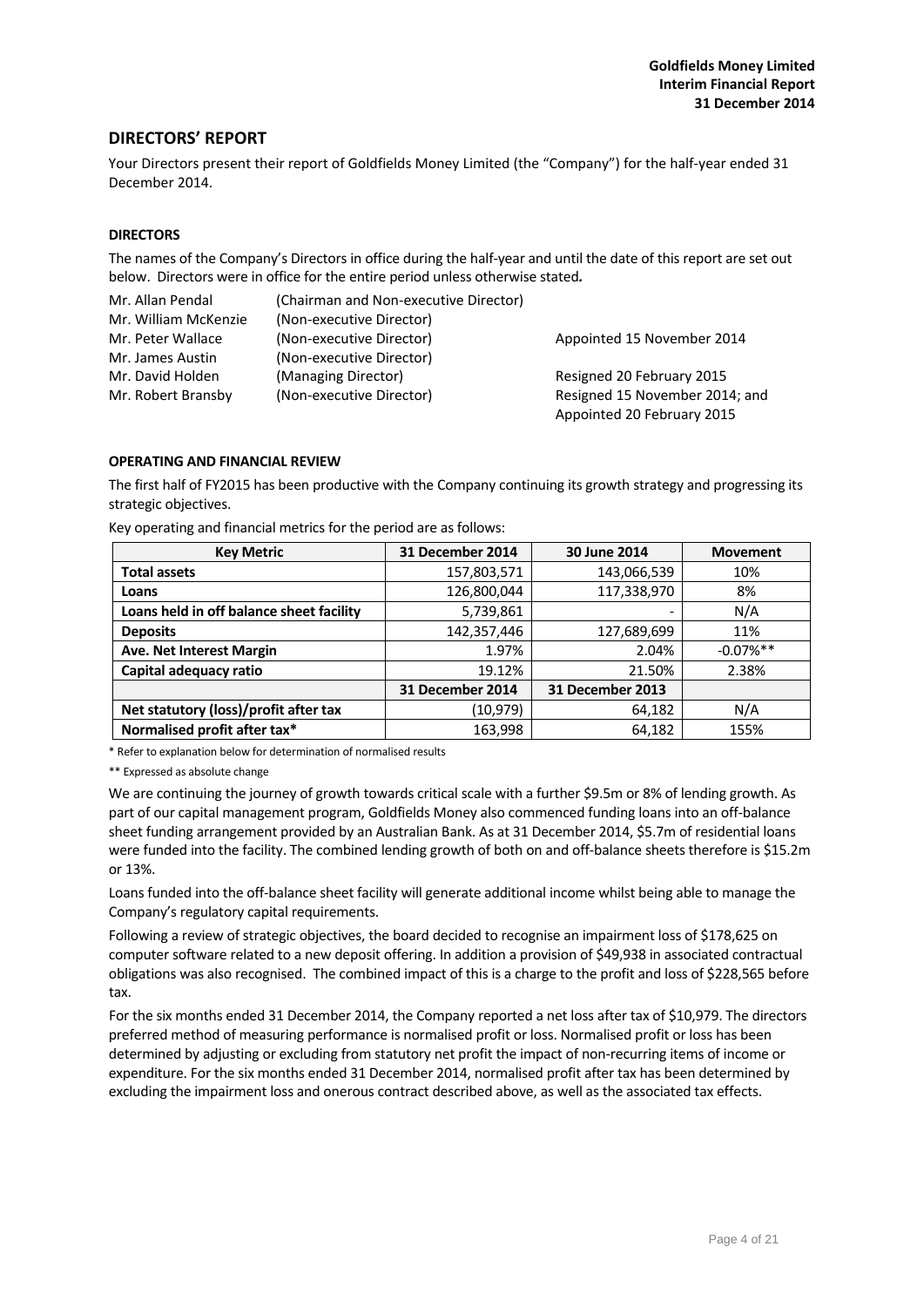# **DIRECTOR'S REPORT (CONTINUED)**

This is calculated as follows:

| Normalised profit reconciliation    |            |
|-------------------------------------|------------|
| Normalised profit after tax         | 163,998    |
| Less impairment of software         | (178, 625) |
| Less provision for onerous contract | (49, 938)  |
| Add/(less) tax effects              | 53,586     |
| Statutory net loss after tax        | (10, 979)  |

In achieving the loan growth, impairment losses, provisioning and arrears have been kept to continuing low levels, a reflection of the Company's sound credit risk management practices and risk profile. Loans in arrears greater than 30 days and 90 days as at 31 December 2014 represent approximately 1% and 0.66% of the lending portfolio respectively. These loans are well secured and have been assessed as fully recoverable.

Goldfields Money has also commenced several projects on technology and product enhancements. This includes upgrading the core banking system and issuing our own Goldfields Money branded VISA Debit Card. Both these initiatives are expected to be completed in the second half of FY2015 and an important in developing the capability to expand Goldfields Money products through partnerships.

Compel

A E PENDAL ‐ Chairman Dated this 20<sup>th</sup> day of February 2015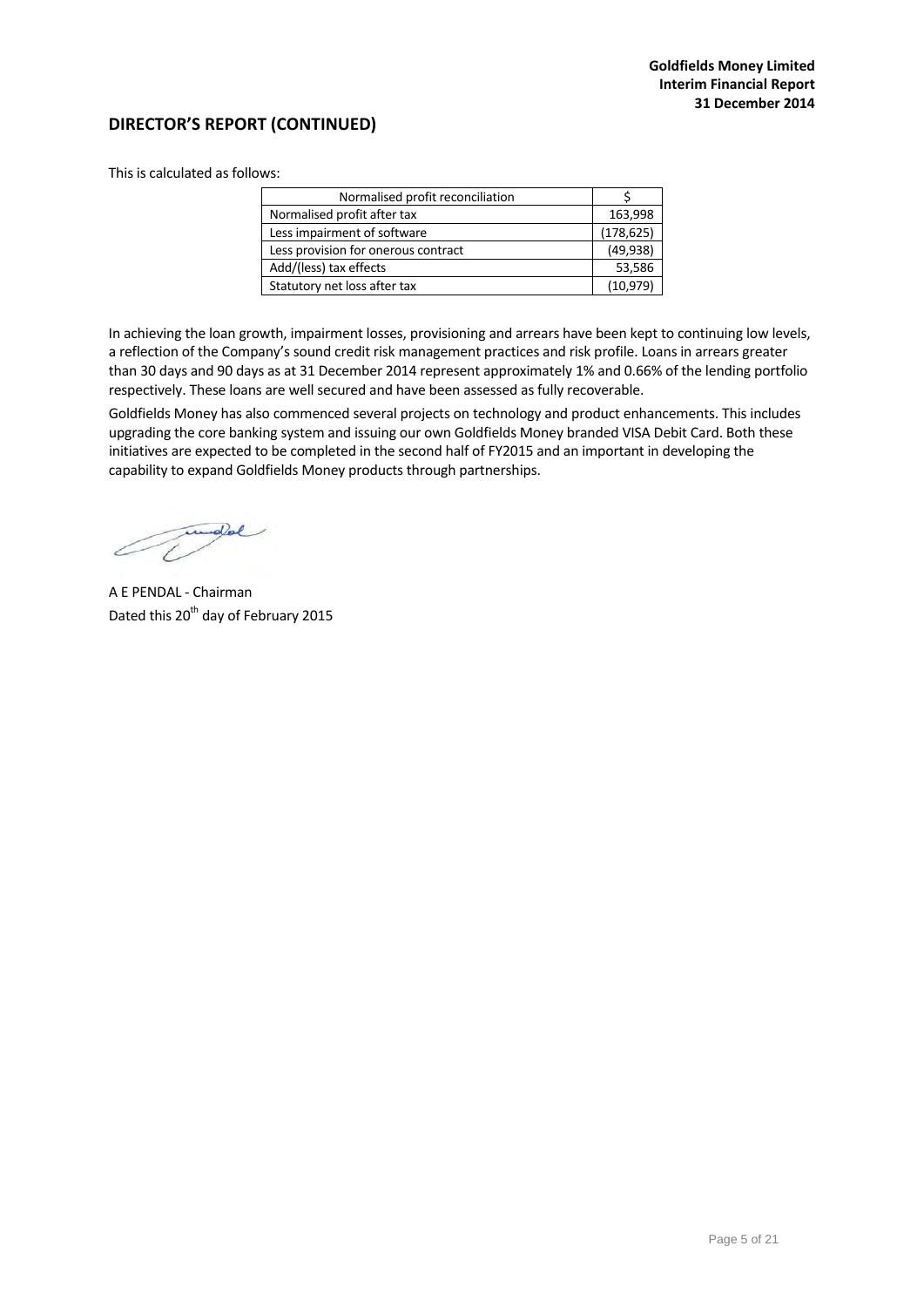

GPO Box R1253 Perth WA 6844 T +61 8 9261 9100 F +61 8 9261 9101 www.rsmi.com.au

# AUDITOR'S INDEPENDENCE DECLARATION

As lead auditor for the review of the financial report of Goldfields Money Limited for the half year ended 31 December 2014, I declare that, to the best of my knowledge and belief, there have been no contraventions of:

- (i) the auditor independence requirements of the *Corporations Act 2001* in relation to the review; and
- (ii) any applicable code of professional conduct in relation to the review.

Ran Burd Campoon Partners

RSM BIRD CAMERON PARTNERS

Perth, WA JA KOMNINOS

Dated: 20 February 2015 **Partner** 

Liability limited by a scheme approved under Professional Standards Legislation

Major Offices in: Perth, Sydney, Melbourne, Adelaide and Canberra ABN 36 965 185 036

RSM Bird Cameron Partners is a member of the RSM network. Each member of the RSM network is an independent accounting and advisory firm which practises in its own right. The RSM network is not itself a separate legal entity in any jurisdiction.

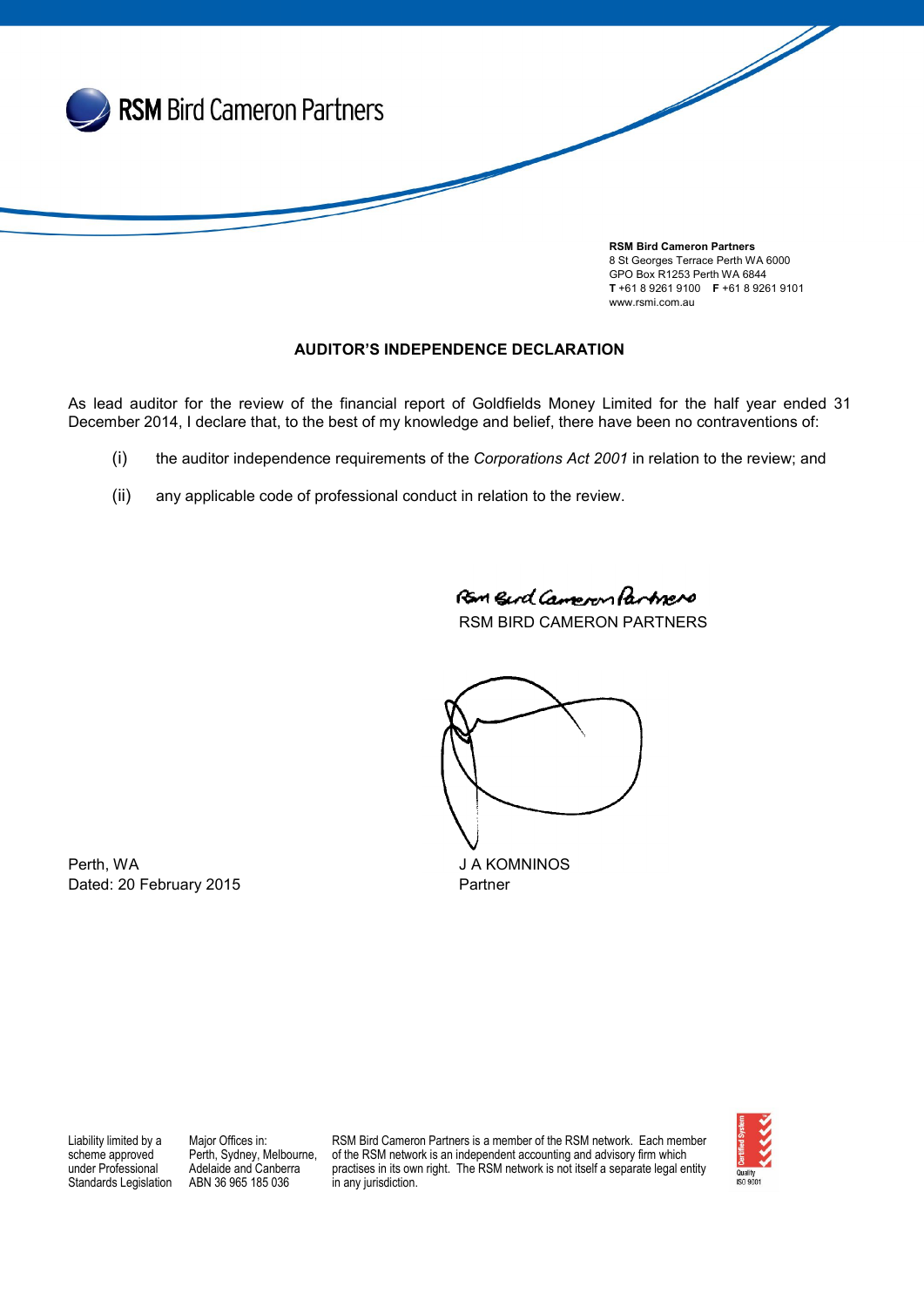# **STATEMENT OF COMPREHENSIVE INCOME**

## **FOR THE HALF‐YEAR ENDED 31 DECEMBER 2014**

|                                                                     | <b>Note</b> |               |                          |
|---------------------------------------------------------------------|-------------|---------------|--------------------------|
|                                                                     |             | 31 Dec 2014   | 31 Dec 2013<br>Restated* |
|                                                                     |             | \$            | \$                       |
| Interest revenue                                                    | 7           | 3,675,681     | 2,926,989                |
| Interest expense                                                    | 7           | (2, 179, 327) | (1,702,102)              |
| Net interest revenue                                                |             | 1,496,354     | 1,224,887                |
| Non-interest revenue                                                | 8           | 185,663       | 206,396                  |
| Impairment (loss)/gains on loans and advances                       |             | (10,000)      | 370                      |
| Other expenses                                                      | 9           | (1,740,040)   | (1,398,452)              |
| (Loss)/profit before income tax                                     |             | (68, 023)     | 33,201                   |
| Income tax benefit                                                  | 10          | 57,044        | 30,981                   |
| (Loss)/profit for the period from continuing operations             |             | (10, 979)     | 64,182                   |
| Other comprehensive income                                          |             |               |                          |
| Items that will not be reclassified subsequently to profit and loss |             |               |                          |
| Total comprehensive income for the period                           |             | (10, 979)     | 64,182                   |
| Basic earnings per share                                            | 20          | $-0.0007$     | 0.004                    |

Diluted earnings per share 20 and 20 control of the 20 control of the 20 control of the 20 control of the 20 control of the 20 control of the 20 control of the 20 control of the 20 control of the 20 control of the 20 contr

The accompanying notes form part of these financial statements.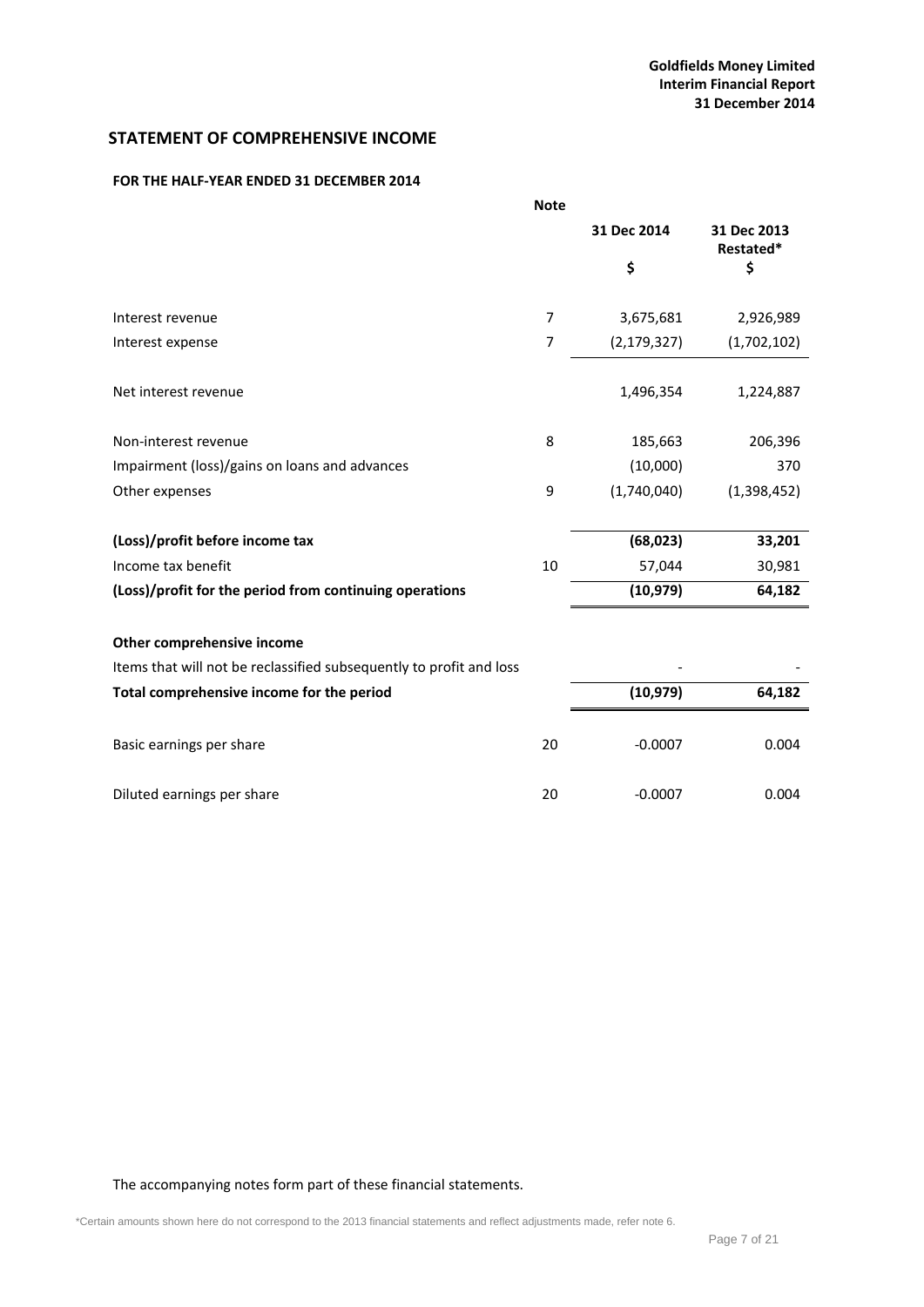# **STATEMENT OF FINANCIAL POSITION**

# **As at 31 December 2014**

|                                                   | <b>Note</b> | 31 Dec 2014<br>\$ | 30 Jun 2014<br>Restated*<br>\$ |
|---------------------------------------------------|-------------|-------------------|--------------------------------|
| <b>ASSETS</b>                                     |             |                   |                                |
| Cash and cash equivalents                         | 11          | 1,862,418         | 454,425                        |
| Due from other financial institutions             |             | 18,978,896        | 17,972,025                     |
| Loans and advances                                | 13          | 126,800,044       | 117,338,970                    |
| Other financial assets                            | 12          | 8,181,245         | 5,665,934                      |
| Other assets                                      |             | 800,017           | 160,546                        |
| Current tax asset                                 |             | 8,777             | 136,846                        |
| Property, plant and equipment                     |             | 709,285           | 720,144                        |
| Intangible assets                                 |             | 121,638           | 296,117                        |
| Deferred tax assets                               |             | 341,251           | 321,532                        |
| <b>TOTAL ASSETS</b>                               |             | 157,803,571       | 143,066,539                    |
| <b>LIABILITIES</b>                                |             |                   |                                |
| Deposits                                          |             | 142,357,446       | 127,689,699                    |
| Creditors and other payables                      |             | 303,228           | 266,734                        |
| Provisions                                        |             | 273,910           | 192,817                        |
| Deferred tax liabilities                          |             | 78,522            | 80,228                         |
| <b>TOTAL LIABILITIES</b>                          |             | 143,013,106       | 128,229,478                    |
| <b>NET ASSETS</b>                                 |             | 14,790,465        | 14,837,060                     |
| <b>EQUITY ATTRIBUTABLE TO EQUITY HOLDERS</b>      |             |                   |                                |
| <b>Contributed equity</b>                         |             |                   |                                |
| Issued capital                                    |             | 12,955,824        | 12,955,824                     |
| Other contributed equity                          |             | 1,830,600         | 1,830,600                      |
| Equity raising costs                              |             | (1, 123, 983)     | (1,088,366)                    |
| <b>Total contributed equity</b>                   |             | 13,662,441        | 13,698,058                     |
| Property, plant and equipment revaluation reserve |             | 190,549           | 190,549                        |
| General reserve for credit losses                 |             | 319,551           | 281,132                        |
| Retained earnings                                 |             | 617,924           | 667,322                        |
|                                                   |             | 14,790,465        | 14,837,060                     |

The accompanying notes form part of these financial statements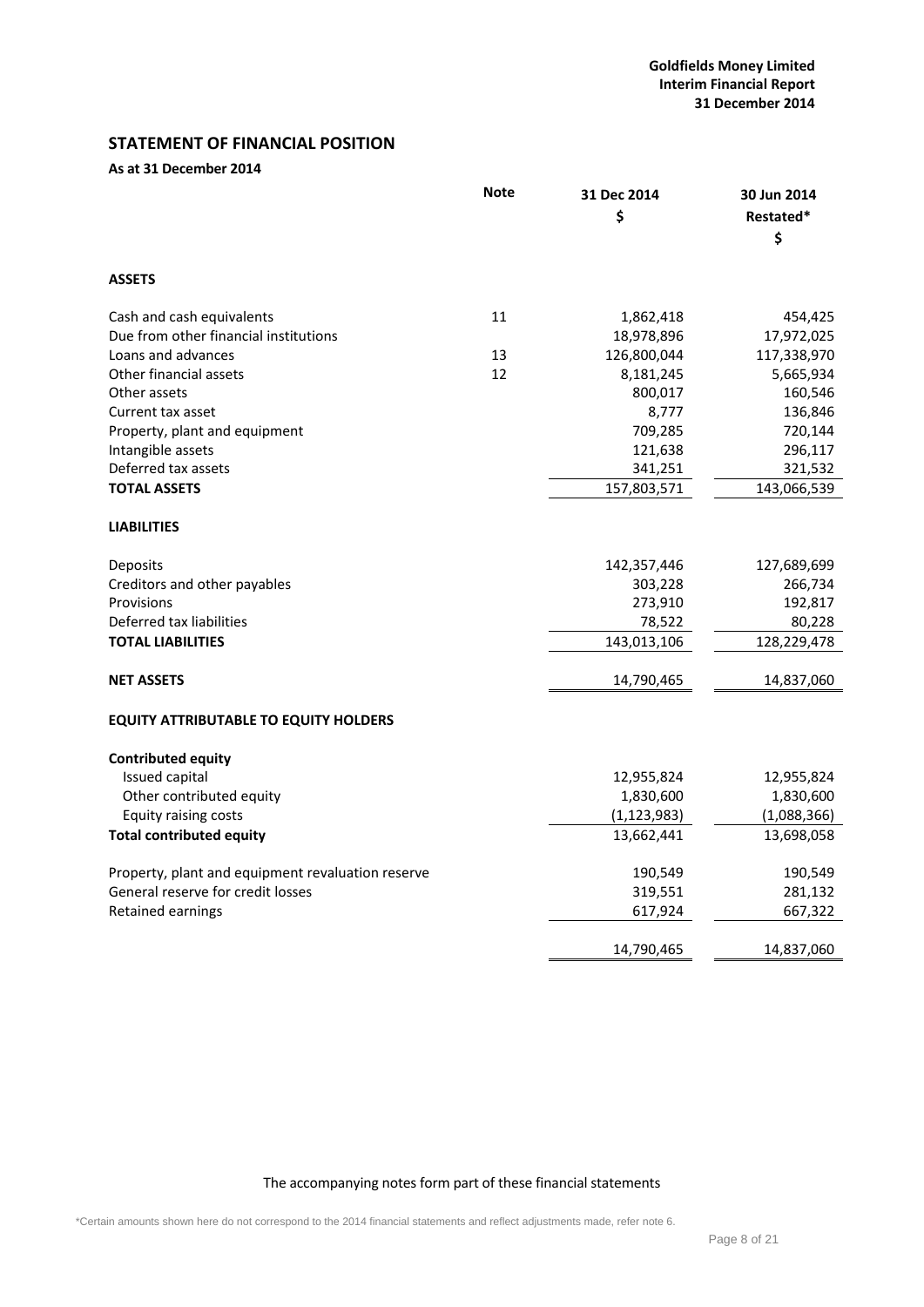# **STATEMENT OF CHANGES IN EQUITY**

## **FOR THE HALF‐YEAR ENDED 31 DECEMBER 2014**

| <b>Attributable to equity holders</b>                                         | <b>Issued capital</b> | Other<br>contributed<br>equity | <b>Equity raising</b><br>costs | Property, plant<br>and equipment<br>revaluation<br>reserve | <b>General reserve</b><br>for credit losses | <b>Retained</b><br>earnings | <b>Total equity</b>    |
|-------------------------------------------------------------------------------|-----------------------|--------------------------------|--------------------------------|------------------------------------------------------------|---------------------------------------------|-----------------------------|------------------------|
|                                                                               | \$                    | \$                             | \$                             | Ś                                                          | \$                                          | \$                          | \$                     |
| Balance at 1 July 2013                                                        | 12,955,824            | 1,830,600                      | (1,017,130)                    | 154,451                                                    | 216,130                                     | 562,756                     | 14,702,631             |
| Adjustment on correction of error, net of tax<br>(Note 6)                     |                       |                                |                                |                                                            |                                             | (20, 566)                   | (20, 566)              |
| Balance at 1 July 2013*Restated                                               | 12,955,824            | 1,830,600                      | (1,017,130)                    | 154,451                                                    | 216,130                                     | 542,190                     | 14,682,065             |
| Profit for the period<br>Other comprehensive income                           |                       |                                |                                |                                                            | $\blacksquare$                              | 64,182                      | 64,182                 |
| Total comprehensive income<br>Equity raising costs - reversal of deferred tax | ÷                     | $\overline{\phantom{a}}$       | (35, 618)                      | $\sim$                                                     | $\blacksquare$                              | 64,182                      | 64,182<br>(35, 618)    |
| Transfer from/to general reserve/general<br>reserve for credit losses         |                       |                                |                                |                                                            | 47,565                                      | (47, 565)                   |                        |
| Balance at 31 December 2013*Restated                                          | 12,955,824            | 1,830,600                      | (1,052,748)                    | 154,451                                                    | 263,695                                     | 558,807                     | 14,710,629             |
| Balance at 1 July 2014                                                        | 12,955,824            | 1,830,600                      | (1,088,366)                    | 190,549                                                    | 281,132                                     | 667,322                     | 14,837,061             |
| Loss for the period                                                           |                       |                                |                                |                                                            |                                             | (10, 979)                   | (10, 979)              |
| Other comprehensive income                                                    | $\sim$                |                                | $\sim$                         | $\sim$                                                     |                                             |                             |                        |
| Total comprehensive income<br>Equity raising costs - reversal of deferred tax |                       | $\sim$                         | (35, 617)                      |                                                            | $\overline{\phantom{a}}$                    | (10, 979)                   | (10, 979)<br>(35, 617) |
| Transfer from/to retained earnings/general<br>reserve for credit losses       |                       |                                |                                |                                                            | 38,419                                      | (38, 419)                   |                        |
| <b>Balance at 31 December 2014</b>                                            | 12,955,824            | 1,830,600                      | (1, 123, 983)                  | 190,549                                                    | 319,551                                     | 617,924                     | 14,790,465             |

The accompanying notes form part of these financial statements.

\*Certain amounts shown here do not correspond to the 2013 financial statements and reflect adjustments made, refer note 6.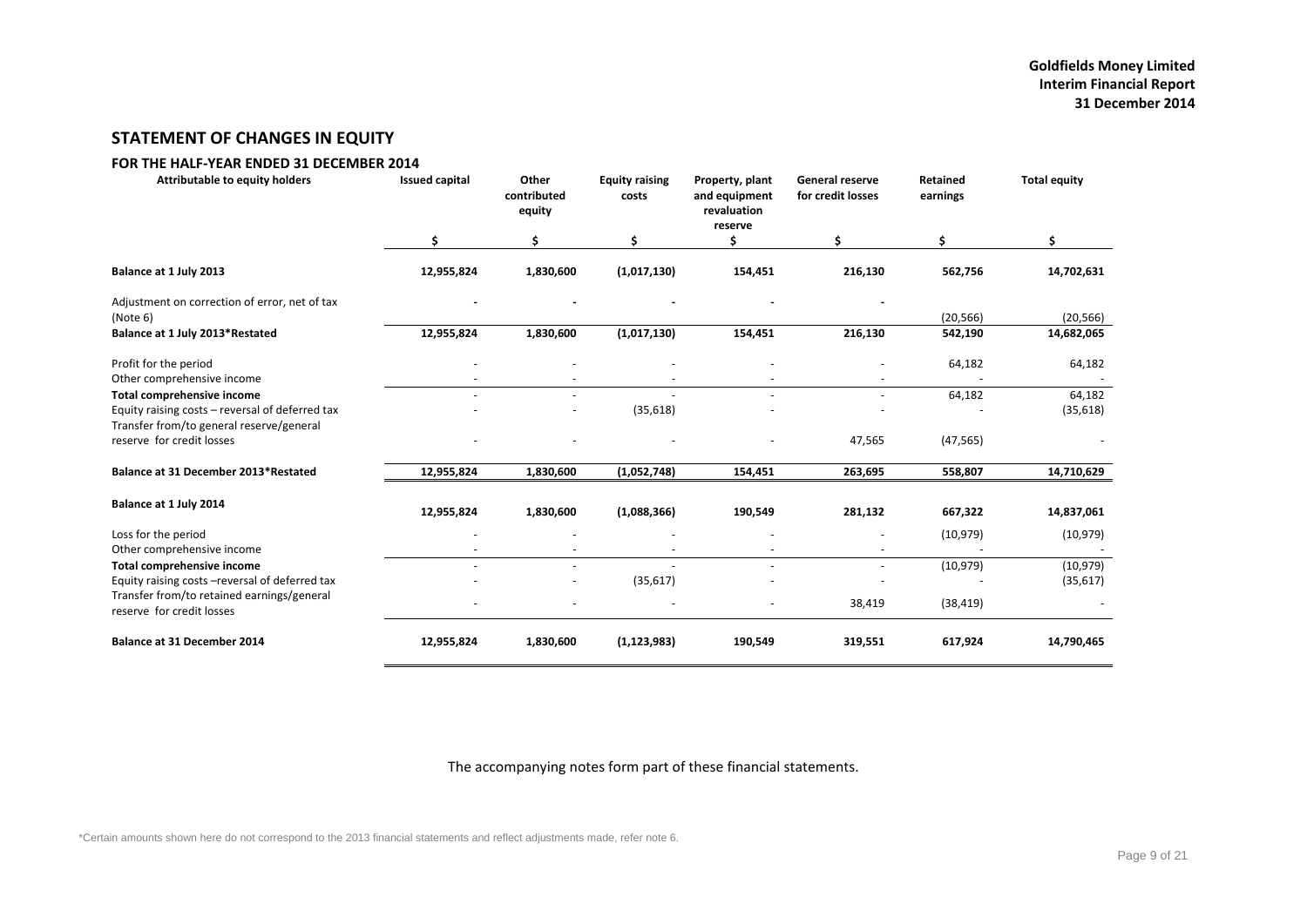# **STATEMENT OF CASH FLOWS**

# **FOR THE HALF‐YEAR ENDED 31 DECEMBER 2014**

|                                                         | <b>Note</b> | 31 Dec 2014    | 31 Dec 2013  |
|---------------------------------------------------------|-------------|----------------|--------------|
|                                                         |             | \$             | \$           |
| <b>CASH FLOWS FROM OPERATING ACTIVITIES</b>             |             |                |              |
| Interest received                                       |             | 3,692,667      | 2,847,089    |
| Fees and commissions received                           |             | 171,039        | 186,382      |
| Dividends received                                      |             | 11,830         | 17,745       |
| Other income                                            |             | 2,794          | 2,713        |
| Interest and other costs of finance costs paid          |             | (1,849,968)    | (1,725,782)  |
| Payments to suppliers and employees                     |             | (1,501,166)    | (1,453,126)  |
| Income tax (paid)/ refunded                             |             | 128,068        | 145,812      |
| Net cash provided by operating activities               |             | 655,264        | 20,833       |
| <b>CASH FLOWS FROM INVESTING ACTIVITIES</b>             |             |                |              |
| Net increase in loans, advances and other receivables   |             | (10,020,369)   | (16,667,103) |
| Net receipts/(payments) for investments                 |             | (3,533,972)    | 9,274,870    |
| Payments for property, plant and equipment              |             | (9,904)        | (3,041)      |
| Payments for intangible assets                          |             | (21, 419)      | (18, 200)    |
| Net cash (used in) investing activities                 |             | (13, 585, 664) | (7,413,474)  |
| <b>CASH FLOWS FROM FINANCING ACTIVITIES</b>             |             |                |              |
| Net increase in deposits and other borrowings           |             | 14,338,393     | 6,955,659    |
| Net cash provided by financing activities               |             | 14,338,393     | 6,955,659    |
| Net increase in cash held                               |             | 1,407,993      | (436,982)    |
| Cash and cash equivalents at beginning of the<br>period |             | 454,425        | 2,587,873    |
|                                                         |             |                |              |
| Cash and cash equivalents at the end of the period      | 11          | 1,862,418      | 2,150,891    |

The accompanying notes form part of these financial statements.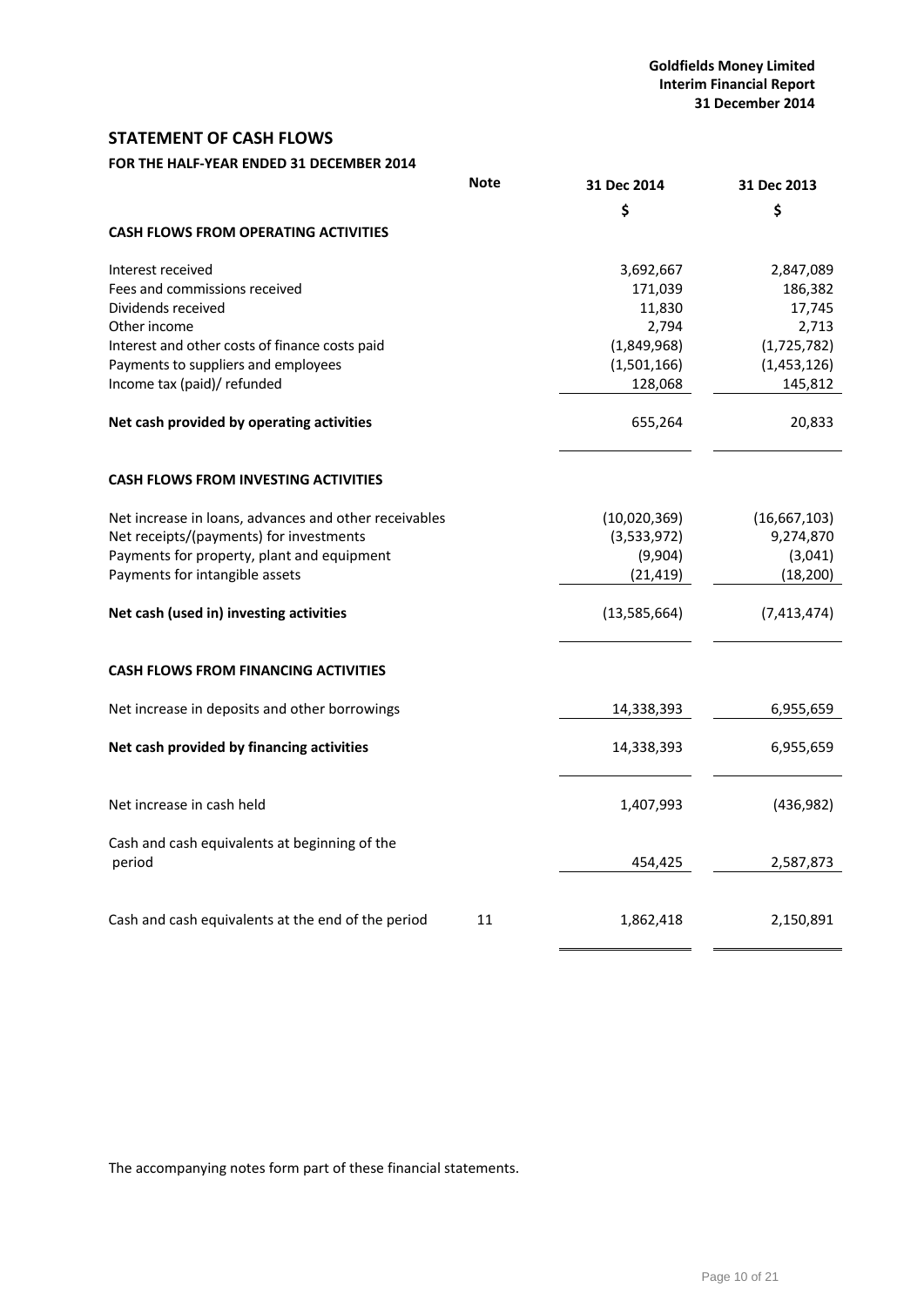#### **1. CORPORATE INFORMATION**

The interim financial statements of the Company for the six months ended 31 December 2014 were authorised for issue in accordance with a resolution of the directors on 20 February 2015.

Goldfields Money Limited is a limited company incorporated and domiciled in Australia whose shares are publically traded. The principal activities of the company are the provision of financial products and services.

## **2. BASIS OF PREPARATION AND CHANGES TO THE COMPANY'S ACCOUNTING**

The interim financial statements for the six months ended 31 December 2014 have been prepared in accordance with AASB 134 Interim Financial Reporting.

The interim financial statements do not include all the information and disclosures required in the annual financial statements, and should be read in conjunction with the Company's annual financial statements as at 30 June 2014.

## **3. CRITICAL ACCOUNTING ESTIMATES AND SIGNIFICANT JUDGEMENTS**

The preparation of the financial report in conformity with Australian Accounting Standards requires the use of certain critical accounting estimates. It also requires management to exercise judgement in the process of applying the accounting policies. In preparing this half-year financial report, the significant judgements made by management in applying the Company's accounting policies and key sources of estimation uncertainty were the same as those that applied to the annual financial report for the year ended 30 June 2014.

Estimates and judgements are continually evaluated and are based on historical experience and other factors, including reasonable expectations of future events.

Management believes the estimates used in preparing the financial report are reasonable. Actual results in the future may differ from those reported and therefore it is reasonably possible, on the basis of existing knowledge, that outcomes within the next financial year that are different from our assumptions and estimates could require an adjustment to the carrying amounts of the assets and liabilities reported.

## **4. NEW ACCOUNTING STANDARDS AND AMENDMENTS TO ACCOUNTING STANDARDS AND INTERPRETATIONS THAT ARE EFFECTIVE IN THE CURRENT PERIOD**

The following key Accounting Standards and amendments to Accounting Standards became applicable in the current period:

AASB 2012‐3 Amendments to Australian Accounting Standards – Offsetting Financial Assets and Financial Liabilities AASB 2012‐3 amends AASB 132 Financial Instruments:

Presentation to clarify that to set off an asset with a liability:

- the right of set‐off must be available and legally enforceable for all counterparties in the normal course of business, as well as in the event of default, insolvency or bankruptcy;
- certain gross settlement mechanisms (such as through a clearing house) may be equivalent to net settlement;
- master netting arrangements where the legal right of offset is only enforceable on the occurrence of a future event (such as default of the counterparty) continue to not meet the requirements for netting.

AASB 2012-3 is required to be retrospectively applied. Application in the current period has not had a material impact on the financial position nor performance of the Company.

Other new accounting standards effective during the period were described in the annual report for 30 June 2014. The adoption of these new standards has not had a material impact on the disclosures or balance reported in the financial report.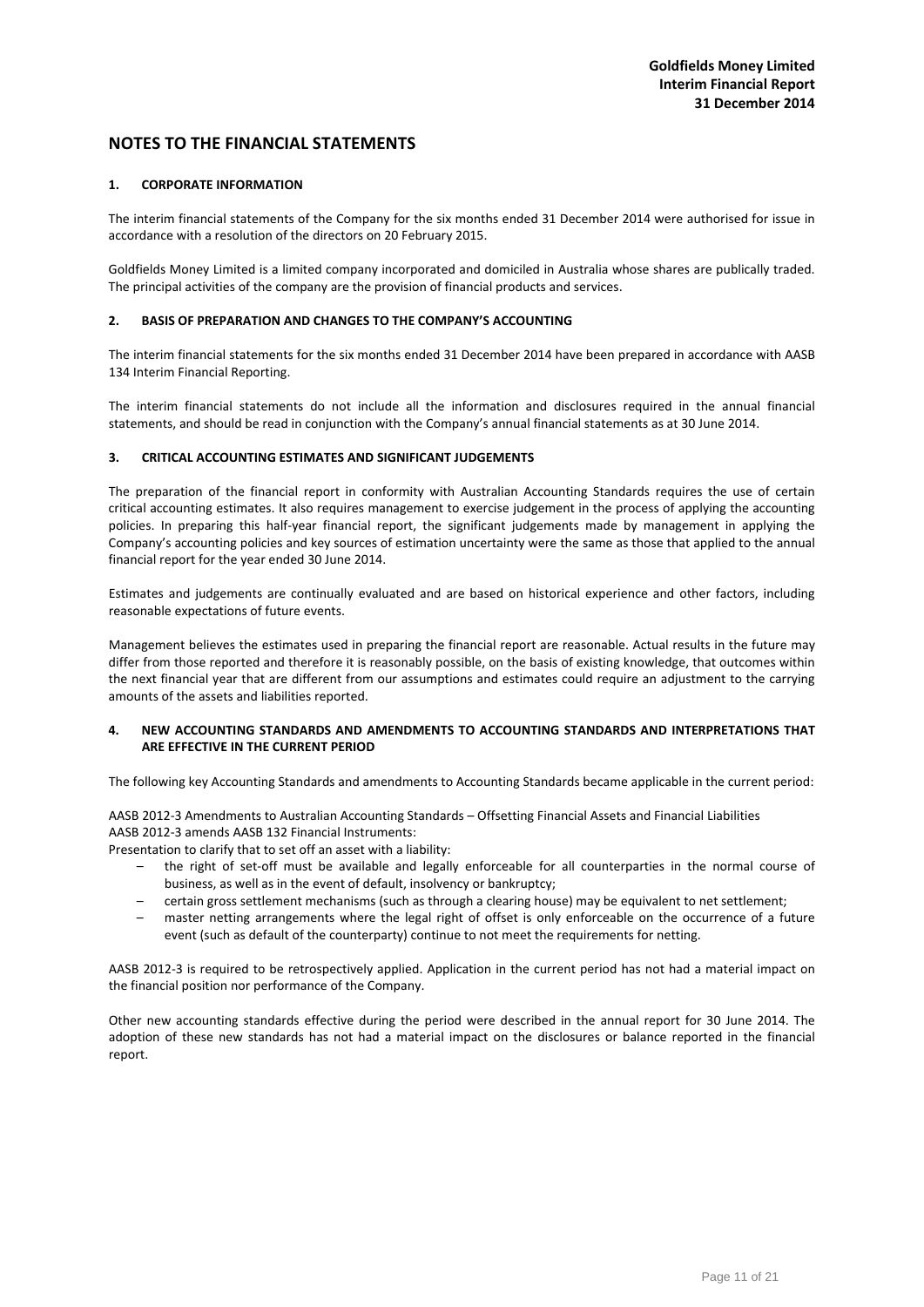#### **5. NEW ACCOUNTING STANDARDS AND AMENDMENTS TO ACCOUNTING STANDARDS AND INTERPRETATIONS THAT ARE NOT YET EFFECTIVE**

#### AASB 9 Financial Instruments and consequential amendments

AASB 9 includes the classification, measurement, recognition and derecognition requirements for financial instruments. A financial asset is measured at amortised cost only if it is held within a business model whose objective is to collect contractual cash flows and the contractual terms of the asset give rise to cash flows on specified dates that are payments solely of principal and interest (on the principal amount outstanding). All other financial assets are measured at fair value. Changes in the fair value of debt instruments that (i) have cash flows solely principal and interest; and (ii) are held in a business model managed both to collect cash flows and for sale are recognised in other comprehensive income until sold, at which point they are recycled to the income statement. Interest and impairment are recognised directly in profit or loss. Changes in the fair value of investments in equity securities that are not part of a trading activity may be reported directly in other comprehensive income, but upon realisation, those accumulated changes in value are not recycled to the income statement. Dividends on such investments are recognised in profit or loss, unless they clearly represent a recovery of the cost of the investment. Changes in the fair value of all other financial assets carried at fair value are reported in the income statement.

In respect of financial liabilities, the component of change in fair value of financial liabilities designated at fair value through profit or loss due to an entity's own credit risk are presented in other comprehensive income, unless such presentation creates an accounting mismatch. If a mismatch is created or enlarged, all changes in fair value (including the effects of changes in credit risk) are presented in profit or loss. These requirements may be applied early without applying all other requirements of AASB 9.

All other requirements for classification and measurement of financial liabilities have been carried forward unamended from AASB 139. The recognition and derecognition requirements in AASB 139 have also been retained and relocated to AASB 9 unamended.

AASB 9 contains guidance on hedge accounting that replaces the existing requirements of AASB 139, introduces substantial changes to hedge effectiveness and eligibility requirements as well as new disclosures.

AASB 9 is effective for annual reporting periods beginning on or after 1 January 2018. The Company is continuing to assess the full impact of adopting AASB 9.

In July 2014, the IASB added to IFRS 9 the new expected credit loss model for impairment. It is no longer necessary for a loss event to have occurred before credit losses are recognised. Instead, the entity brings to account expected credit losses and updates its expectations at each reporting date to reflect changes in credit risk since initial recognition. The AASB is expected to add these requirements to AASB 9.

#### **6. CORRECTION OF AN ERROR**

During period the Company identified instances where the incorrect treatment had been applied for the Goods and Services Tax (GST) on various transactions. The instances of incorrect GST treatment were identified following a detailed internal review of GST. These items relate to various types of income and expenditure. As required under the applicable GST regulations the Company is required to correct the error and assess the impact over the prior four years of GST reporting. As a result of these errors, net profit was over‐stated in prior periods.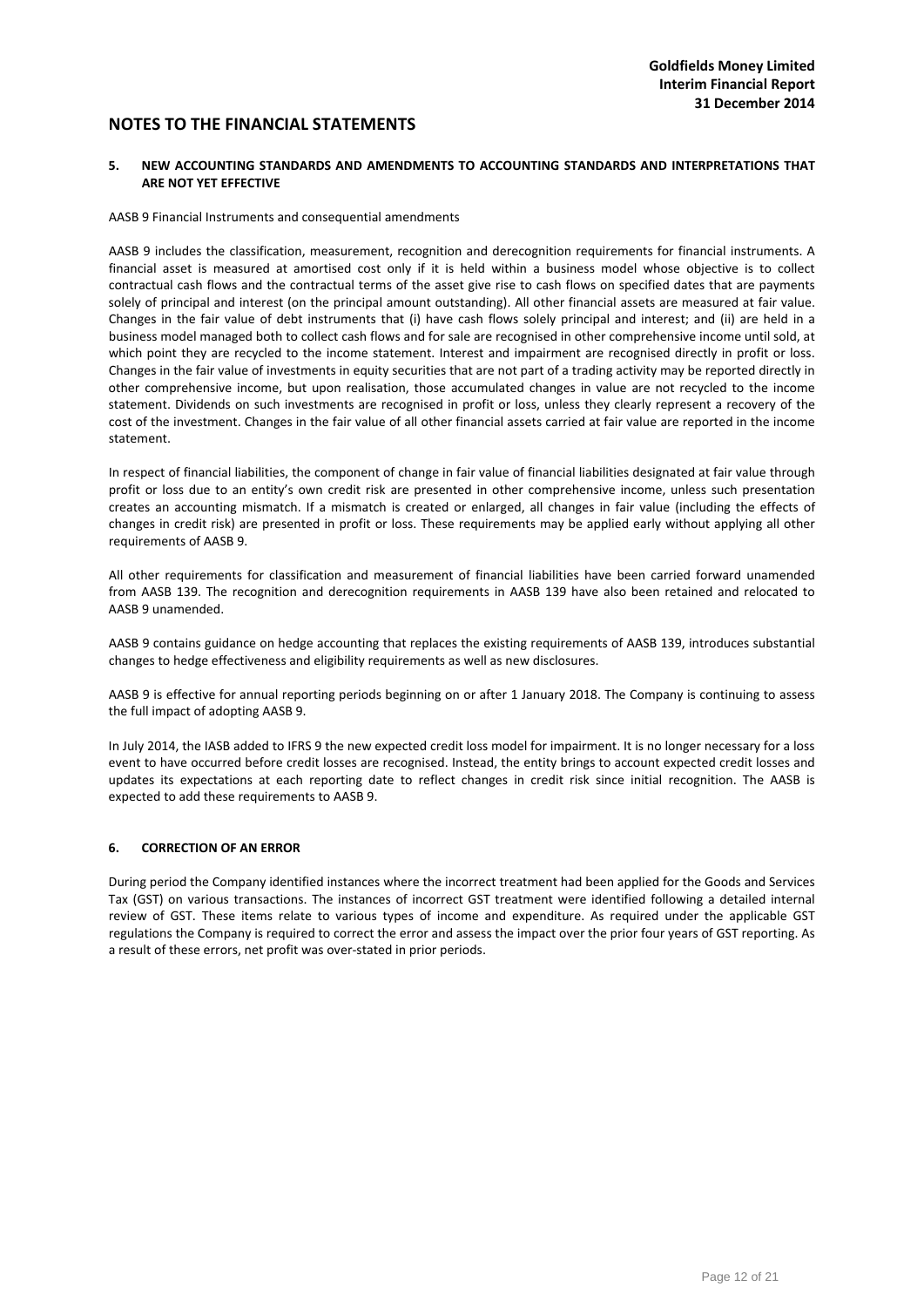## **6. CORRECTION OF AN ERROR (CONTINUED)**

The error has been corrected by restating each of the affected financial statement line items for the prior periods, as follows:

| Impact on equity (increase/(decrease) in equity)         | 30 June   | 1 July     |
|----------------------------------------------------------|-----------|------------|
|                                                          | 2014      | 2013       |
|                                                          | \$        | \$         |
| Intangible assets (Computer Software)                    | 1,076     | 9,480      |
| Current tax asset                                        |           | 8,689      |
| Deferred tax asset                                       | 4,779     |            |
| <b>Total assets</b>                                      | 5,855     | 18,169     |
| Other payables                                           | (17,007)  | (38, 735)  |
| <b>Total liabilities</b>                                 | (17,007)  | (38, 735)  |
| Net impact on equity                                     | (11, 152) | (20, 566)  |
| Impact on profit or loss (increase/(decrease) in profit) |           | 1 December |
|                                                          |           | 2013       |
|                                                          |           | \$         |
| Non interest revenue                                     |           | (444)      |
| Other expenses                                           |           | (7,013)    |
| Income tax expense/benefit                               |           | 2,237      |
| Net impact on profit for the year                        |           | (5, 220)   |
| Impact on basic and diluted earnings per share (EPS)     |           | 1 December |
| (increase/(decrease) in EPS)                             |           | 2013       |
|                                                          |           | \$         |
| Basic earnings per share                                 |           | (0.0003)   |
| Diluted earnings per share                               |           | (0.0003)   |

The change did not have an impact on other comprehensive income for the period or the Company's operating, investing and financing cash flows.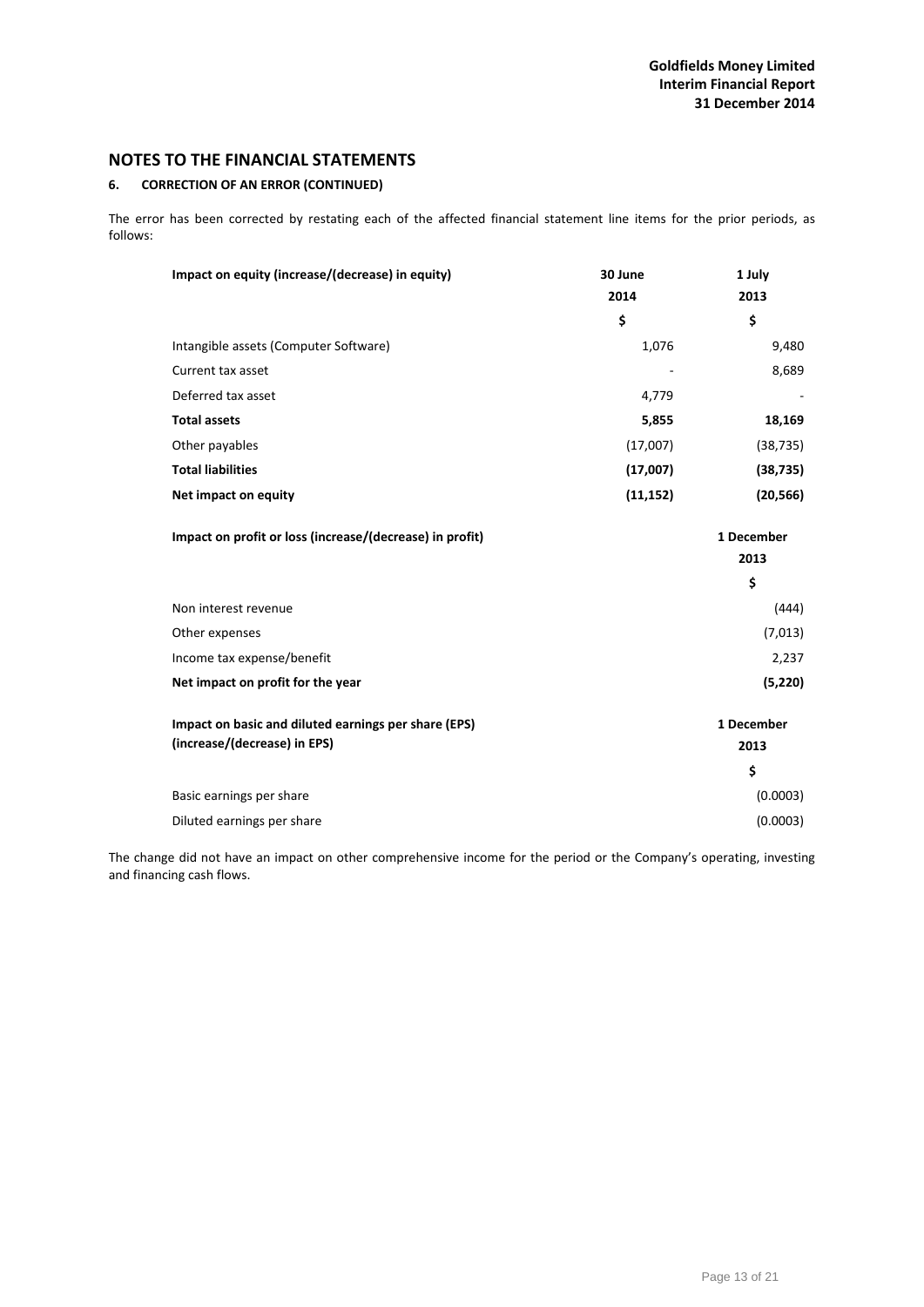| 7. | <b>INTEREST REVENUE AND INTEREST EXPENSE</b> | <b>31 Dec</b><br>2014 | 31 Dec<br>2013 |
|----|----------------------------------------------|-----------------------|----------------|
|    |                                              | \$                    | \$             |
|    | <b>INTEREST REVENUE</b>                      |                       |                |
|    | Loans and advances                           | 3,199,509             | 2,447,795      |
|    | Deposits with other institutions             | 476,172               | 479,194        |
|    |                                              | 3,675,681             | 2,926,989      |
|    |                                              |                       |                |
|    | <b>INTEREST EXPENSE</b>                      |                       |                |
|    | Interest on deposits                         | 2,179,327             | 1,702,102      |
| 8. | <b>NON-INTEREST REVENUE AND INCOME</b>       |                       |                |
|    | Lending fees                                 | 19,528                | 36,329         |
|    | Commissions and other fees                   | 151,511               | 149,609        |
|    | Dividends received                           | 11,830                | 17,745         |
|    | Bad debts recovered                          | 100                   | 670            |
|    | Other                                        | 2,694                 | 2,043          |
|    |                                              | 185,663               | 206,396        |
|    |                                              |                       |                |
| 9. | <b>OTHER EXPENSES</b>                        |                       |                |
|    | Staff related costs                          |                       |                |
|    | Salaries and wages                           | 631,990               | 534,335        |
|    | Superannuation                               | 52,296                | 49,963         |
|    | Other                                        | 22,891                | 25,145         |
|    | Depreciation                                 | 20,763                | 19,392         |
|    | Amortisation                                 | 17,273                | 18,468         |
|    | Impairment of computer software (i)          | 178,625               |                |
|    | Provision for onerous contract (i)           | 49,938                |                |
|    | Advertising and promotions                   | 27,708                | 48,945         |
|    | Directors' fees                              | 52,270                | 41,515         |
|    | Computer system and software costs           | 102,758               | 86,161         |
|    | Communication and website costs              | 84,772                | 79,639         |
|    | Insurance costs                              | 62,270                | 57,834         |
|    | Accounting, Audit and Consulting costs       | 117,671               | 111,732        |
|    | Products and services delivery costs         | 139,921               | 127,175        |
|    | Occupancy costs                              | 77,982                | 82,987         |
|    | ASX and registry fees                        | 27,706                | 22,365         |
|    | General administrative costs                 | 73,206                | 92,796         |
|    | Total other expenses                         | 1,740,040             | 1,398,452      |

## **(i) Impairment of assets and provision for onerous contract.**

During the period, the company recognised an impairment loss of \$178,625 in connection with software development costs. The full cost of the software which related to a new deposit channel offering was written down following a review of strategic objectives. In addition to the impairment loss, a provision of \$49,938 was also recognised for associated contractual obligations.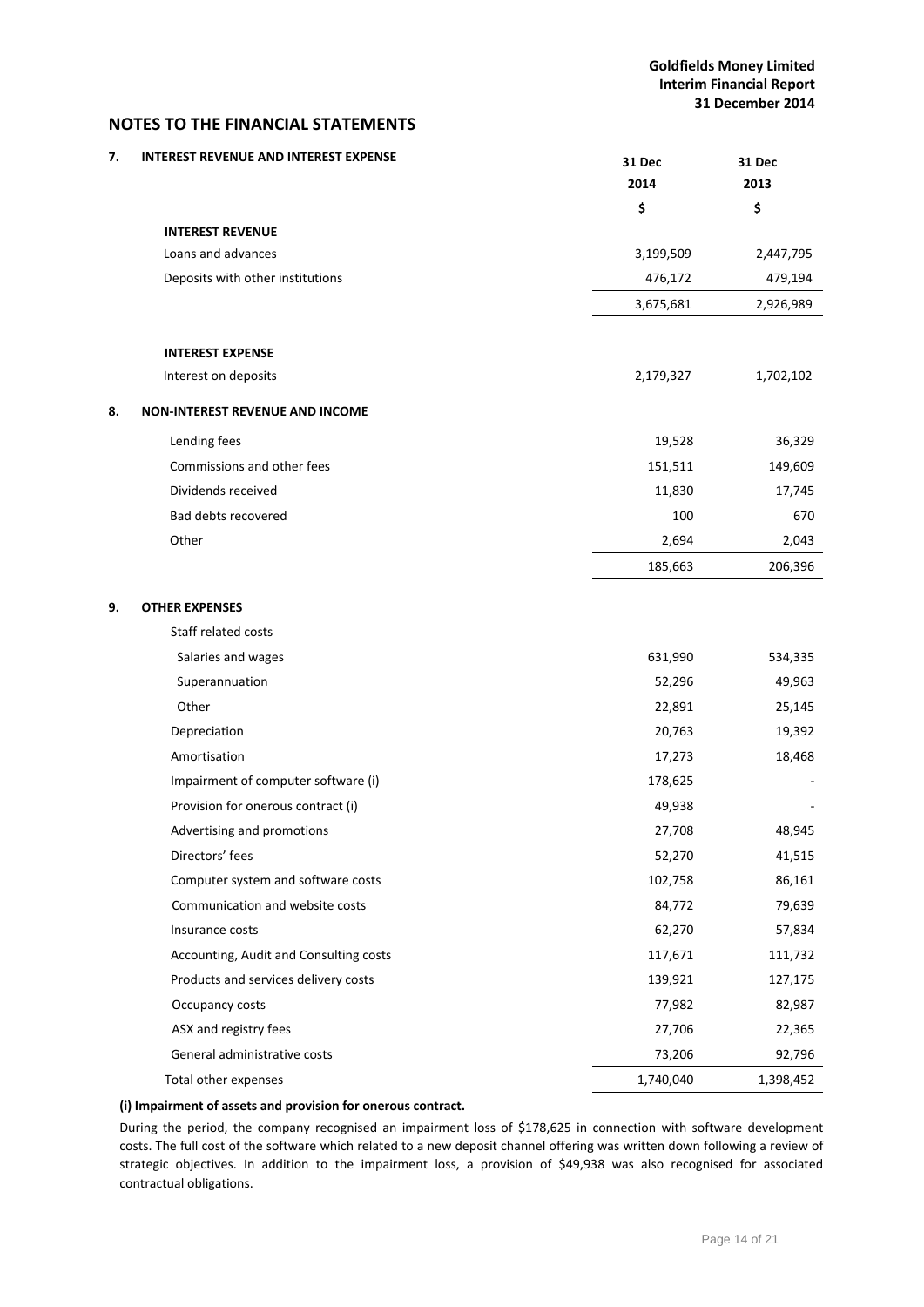|     |                                                                                                                                                                | <b>31 Dec</b><br>2014 | 30 Jun<br>2014 |
|-----|----------------------------------------------------------------------------------------------------------------------------------------------------------------|-----------------------|----------------|
| 10. | <b>INCOME TAX</b>                                                                                                                                              | \$                    | \$             |
|     | The major components of income tax expense in the interim income statement are:                                                                                |                       |                |
|     | Current income tax benefit                                                                                                                                     |                       |                |
|     | Deferred income tax expense related to origination and reversal of deferred<br>taxes                                                                           | 57,044                | 30,981         |
|     | Income tax benefit                                                                                                                                             | 57,044                | 30,981         |
| 11. | CASH AND CASH EQUIVALENTS                                                                                                                                      |                       |                |
|     | Reconciliation of cash                                                                                                                                         |                       |                |
|     | Cash at the end of the period as shown in the statement of cash flows is<br>reconciled to the related items in the statement of financial position as follows: |                       |                |
|     | Cash on hand                                                                                                                                                   | 333,882               | 333,671        |
|     | Cash at bank                                                                                                                                                   | 1,528,536             | 120,754        |
|     |                                                                                                                                                                | 1,862,418             | 454,425        |
| 12. | <b>OTHER FINANCIAL ASSETS</b>                                                                                                                                  |                       |                |
|     | Investments in floating rate notes (measured at amortised cost)                                                                                                | 8,039,276             | 5,523,965      |
|     | Shares in unlisted corporations (measured at cost)                                                                                                             | 141,969               | 141,969        |
|     |                                                                                                                                                                | 8,181,245             | 5,665,934      |
| 13. | <b>LOANS AND ADVANCES</b>                                                                                                                                      |                       |                |
|     | <b>Classification</b><br>(a)                                                                                                                                   |                       |                |
|     | Overdrafts                                                                                                                                                     | 816,231               | 973,924        |
|     | Residential                                                                                                                                                    | 118,145,743           | 108,669,832    |
|     | Commercial                                                                                                                                                     | 5,992,348             | 5,726,547      |
|     | Personal                                                                                                                                                       | 1,857,503             | 1,970,448      |
|     | Total gross loans and advances                                                                                                                                 | 126,811,825           | 117,340,751    |
|     | (b)<br>Provision for doubtful debts                                                                                                                            |                       |                |
|     | <b>Specific provision</b>                                                                                                                                      |                       |                |
|     | Opening balance                                                                                                                                                | 1,781                 | 3,922          |
|     | Bad and doubtful debts provided for                                                                                                                            | 10,000                |                |
|     | Unused amounts reversed                                                                                                                                        |                       | (1, 212)       |
|     | Bad debts written off during the period                                                                                                                        |                       | (929)          |
|     | Closing balance                                                                                                                                                | 11,781                | 1,781          |
|     | Net loans and advances                                                                                                                                         | 126,800,044           | 117,338,970    |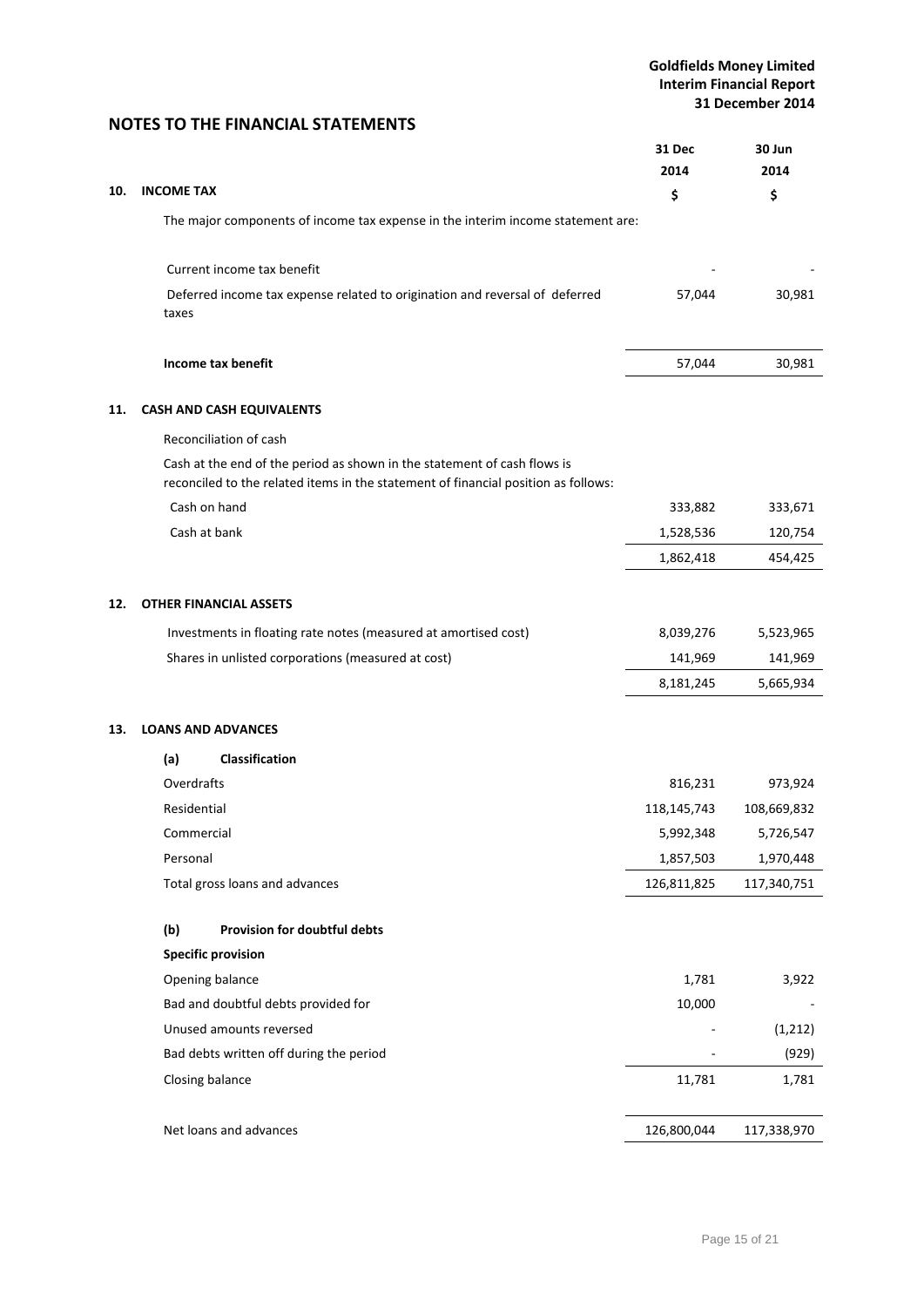|     |       |                                                                                                                                                                                                                                                                             | <b>Goldfields Money Limited</b><br><b>Interim Financial Report</b><br>31 December 2014 |           |
|-----|-------|-----------------------------------------------------------------------------------------------------------------------------------------------------------------------------------------------------------------------------------------------------------------------------|----------------------------------------------------------------------------------------|-----------|
|     |       | <b>NOTES TO THE FINANCIAL STATEMENTS</b>                                                                                                                                                                                                                                    | 31 Dec                                                                                 | 30 Jun    |
|     |       |                                                                                                                                                                                                                                                                             | 2014                                                                                   | 2014      |
|     |       |                                                                                                                                                                                                                                                                             | \$                                                                                     | \$        |
| 14. |       | <b>COMMITMENTS AND CONTINGENT LIABILITIES</b>                                                                                                                                                                                                                               |                                                                                        |           |
|     |       | At the reporting date, the company had the following loan and overdraft commitments outstanding:                                                                                                                                                                            |                                                                                        |           |
|     | (i)   | Outstanding loan commitments                                                                                                                                                                                                                                                |                                                                                        |           |
|     |       | Loans approved but not advanced                                                                                                                                                                                                                                             | 9,966,626                                                                              | 5,178,707 |
|     |       | Loan funds available for redraw                                                                                                                                                                                                                                             | 4,223,230                                                                              | 3,846,377 |
|     |       |                                                                                                                                                                                                                                                                             | 14,189,856                                                                             | 9,025,084 |
|     | (ii)  | Outstanding overdraft commitments                                                                                                                                                                                                                                           |                                                                                        |           |
|     |       | Customer overdraft facilities approved but not disbursed                                                                                                                                                                                                                    | 565,398                                                                                | 585,568   |
|     | (iii) | Lease commitments                                                                                                                                                                                                                                                           |                                                                                        |           |
|     |       | The Company has obligations under the terms of the leases of its office premises for terms of up to 3 years, there<br>are contractual options to extend the leases. Lease payments are payable in advance by equal monthly<br>instalments due on the 1st day of each month. |                                                                                        |           |

| Due not later than one year                           | 88.640 | 86,882  |
|-------------------------------------------------------|--------|---------|
| Due later than one year and not later than five years | ٠      | 28.794  |
|                                                       | 88.640 | 115.676 |

## (iv) Capital commitments

There are no capital expenditure commitments at reporting date

There were no other commitments or contingent liabilities at the reporting date.

## **15. FINANCIAL INSTRUMENTS**

Set out below is an overview of financial instruments, other than cash, held by the Company as at 31 December 2014:

| <b>Financial assets:</b>              | Loans &<br>receivables | Available-for-<br>sale | <b>Fair value</b><br>profit or loss | Fair value other<br>comprehensive<br>income |
|---------------------------------------|------------------------|------------------------|-------------------------------------|---------------------------------------------|
| Due from other financial institutions | 18,978,896             |                        |                                     |                                             |
| Investment securities                 | 8,039,276              | ۰                      |                                     |                                             |
| <b>Equity instruments</b>             |                        | 141,969                | ۰                                   | ۰                                           |
| Loans and advances                    | 126,800,044            | ٠                      |                                     |                                             |
| Other receivables                     | 629,838                |                        |                                     |                                             |
| Total                                 | 154,448,054            | 141,969                |                                     |                                             |
|                                       |                        |                        |                                     |                                             |

| <b>Financial liabilities</b> | <b>Financial</b><br>liabilities at<br>amortised cost | Available-for-<br>sale   | <b>Fair value</b><br>profit or loss | <b>Fair value other</b><br>comprehensive<br>income |
|------------------------------|------------------------------------------------------|--------------------------|-------------------------------------|----------------------------------------------------|
| Call deposits                | 23,832,033                                           | $\overline{\phantom{a}}$ |                                     |                                                    |
| Fixed term deposits          | 118,525,413                                          | $\overline{\phantom{a}}$ | ۰                                   | ۰                                                  |
| Other payables               | 303,227                                              | $\overline{\phantom{a}}$ | ۰                                   | ۰                                                  |
| <b>Total</b>                 | 142,660,673                                          | $\overline{\phantom{a}}$ | ۰                                   | ۰                                                  |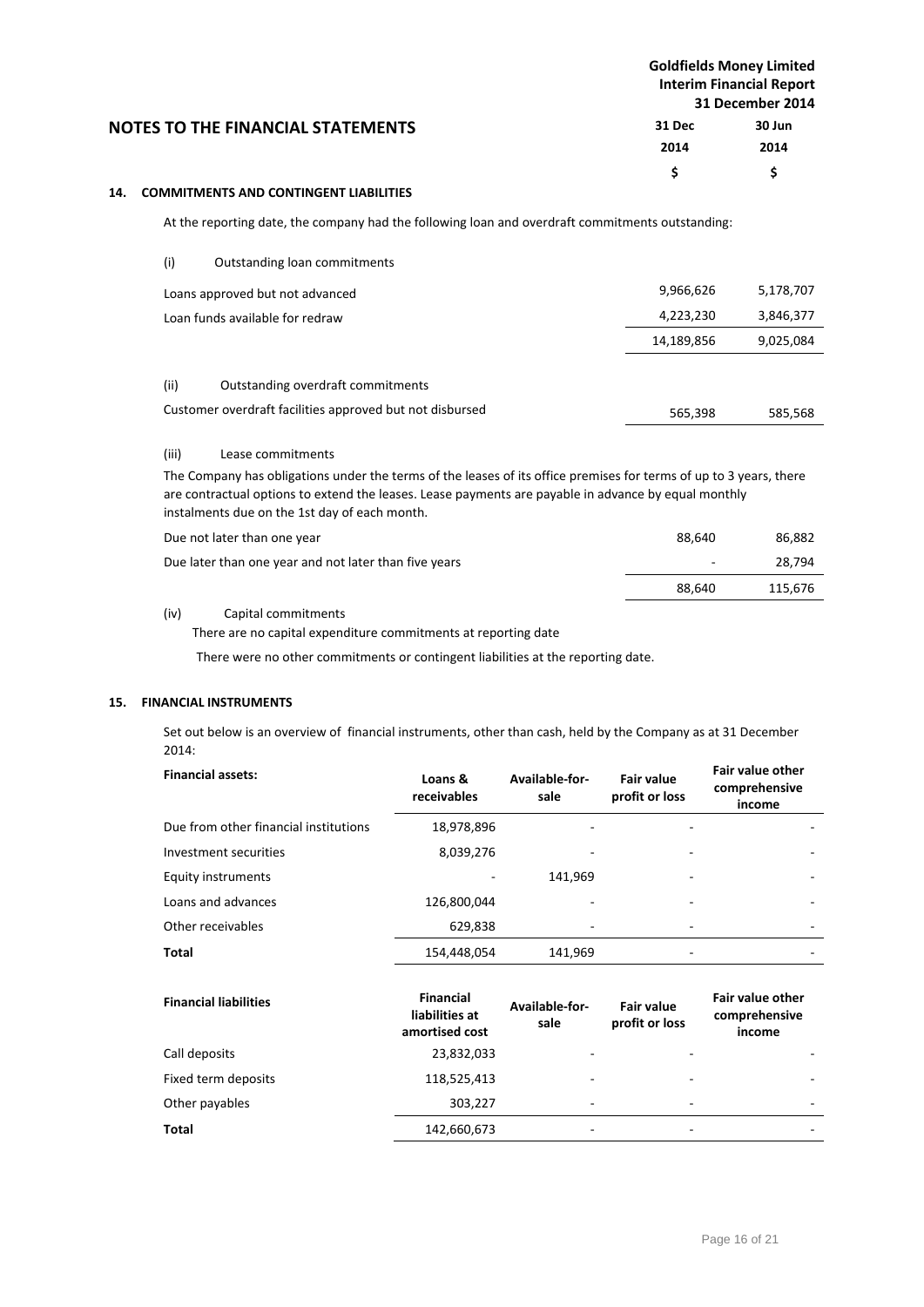#### **15. FINANCIAL INSTRUMENTS (CONTINUED)**

Set out below is an overview of financial instruments, other than cash, held by the Company as at 30 June 2014:

| <b>Financial assets:</b>              | Loans &<br>receivables | Available-for-<br>sale | <b>Fair value</b><br>profit or loss | <b>Fair value other</b><br>comprehensive<br>income |
|---------------------------------------|------------------------|------------------------|-------------------------------------|----------------------------------------------------|
| Due from other financial institutions | 17,972,025             |                        |                                     |                                                    |
| <b>Investment Securities</b>          | 5,523,965              |                        |                                     |                                                    |
| Equity instruments                    |                        | 141,969                | ۰                                   |                                                    |
| Loans and advances                    | 117,338,970            |                        |                                     |                                                    |
| Other receivables                     | 13.237                 | -                      |                                     |                                                    |
| Total                                 | 140,848,197            | 141,969                |                                     |                                                    |
|                                       |                        |                        |                                     |                                                    |

| <b>Financial liabilities:</b> | <b>Financial</b><br>liabilities at<br>amortised cost | Available-for-<br>sale   | <b>Fair value</b><br>profit or loss | <b>Fair value other</b><br>comprehensive<br>income |
|-------------------------------|------------------------------------------------------|--------------------------|-------------------------------------|----------------------------------------------------|
| Call deposits                 | 23,467,000                                           | $\overline{\phantom{a}}$ |                                     |                                                    |
| Fixed term deposits           | 104,222,699                                          | $\overline{\phantom{a}}$ |                                     | ۰                                                  |
| Other payables                | 266,734                                              | ۰                        | ۰                                   | ۰                                                  |
| Total                         | 127,956,433                                          | $\overline{\phantom{a}}$ | $\overline{\phantom{a}}$            | -                                                  |

## **16. FAIR VALUE OF FINANCIAL ASSETS AND LIABILITIES**

Fair value is determined on the basis of the present value of expected future cash flows under the terms and conditions of each financial asset or liability. Significant assumptions used in determining the cash flows are that the cash flows will be consistent with the contracted cash flows under the respective contracts. The information is only relevant to circumstances at the reporting date and will vary depending on the contractual rates applied to each asset or liability, relative to market rates and conditions at the time. No assets held are regularly traded by the Company. With the exception of financial assets due from other financial institutions and investment securities there is no active market to assess the value of the financial assets and liabilities. Amounts due from other financial institutions and investment securities can be traded in a secondary market.

|                                       | Aggregate net fair value  |                       | Amount per the statement of<br>financial position |                       |
|---------------------------------------|---------------------------|-----------------------|---------------------------------------------------|-----------------------|
| <b>Financial assets:</b>              | 31 December<br>2014<br>\$ | 30 June<br>2014<br>\$ | 31 December<br>2014<br>\$                         | 30 June<br>2014<br>\$ |
| Cash and liquid assets                | 1,862,418                 | 454,425               | 1,862,418                                         | 454,425               |
| Due from other financial institutions | 18,978,896                | 17,972,025            | 18,978,,896                                       | 17,972,025            |
| Loans and advances                    | 126,809,291               | 117,226,579           | 126,800,044                                       | 117,338,970           |
| Investment securities                 | 8,056,185                 | 5,552,661             | 8,039,276                                         | 5,523,965             |
| Other financial assets                | 141,969                   | 141,969               | 141,969                                           | 141,969               |
| <b>Total financial assets</b>         | 155,848,759               | 141,347,659           | 155,822,603                                       | 141,431,354           |
|                                       |                           |                       |                                                   |                       |
| <b>Financial liabilities:</b>         |                           |                       |                                                   |                       |
| <b>Deposits</b>                       | 142,357,446               | 127,689,699           | 142,357,446                                       | 127,689,699           |
| Creditors and other payables          | 303,227                   | 266,734               | 303,227                                           | 266,734               |
| <b>Total financial liabilities</b>    | 142,660,673               | 127,956,433           | 142,660,673                                       | 127,956,433           |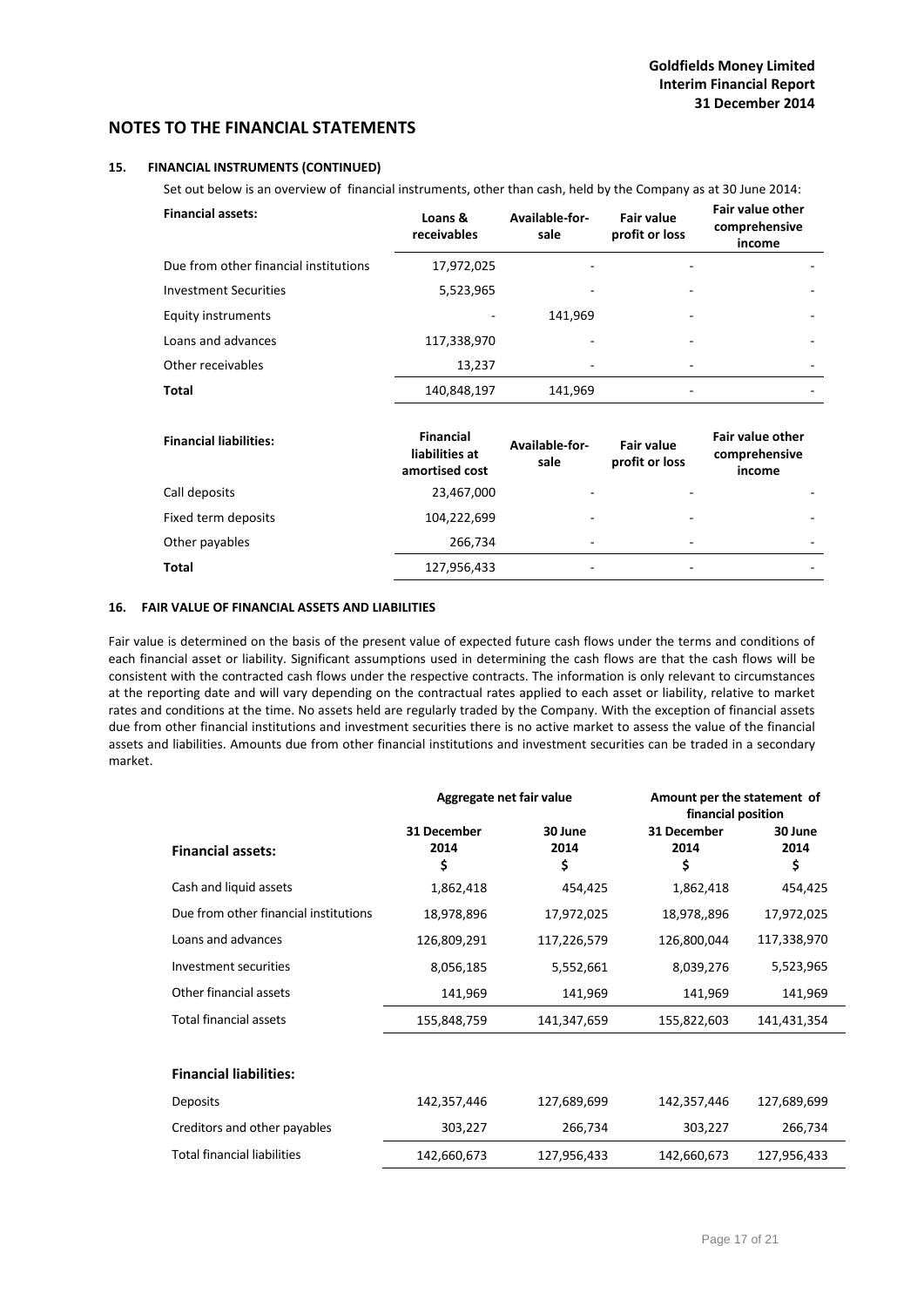#### **16. FAIR VALUE OF FINANCIAL ASSETS AND LIABILITIES (CONTINUED)**

The fair value estimates were determined by the following methodologies and assumptions:

#### *Due from other financial institutions*

The carrying values of cash and liquid assets and receivables due from other financial institutions redeemable within 12 months approximate their fair value as they are short term in nature or are receivable on demand.

#### *Loans and advances*

The carrying value of loans and advances is net of provisions for doubtful debts. For variable rate loans, (excluding impaired loans) the amount shown in the statement of financial position is considered to be a reasonable estimate of fair value. For fixed rate loans the fair values are based on cash flows discounted at a rate reflecting current market rates adjusted for counter party credit risk. The fair value of impaired loans was calculated by discounting expected cash flows using a rate which includes a premium for the uncertainty of the flows.

#### *Deposits*

The fair value of call and variable rate deposits, and fixed rate deposits repricing within 12 months, is the amount shown in the statement of financial position. Discounted cash flows were used to calculate the fair value of other term deposits, based upon the deposit type and the rate applicable to its related period maturity.

#### *Creditors and other payables*

The carrying values of payables approximate fair value as they are short term in nature and reprice frequently.

#### *Other financial assets*

Other financial assets comprises the shareholding in CUSCAL Ltd ("CUSCAL") which is classified as available for sale and is measured at cost as its fair value could not be measured reliably. The shares are not able to be traded and are not redeemable in an open market. They can be sold back to CUSCAL during certain periods at cost. The financial reports of CUSCAL record net tangible asset backing of these shares exceeding their cost value. Based on the net assets of CUSCAL, any fair value determination on these shares is likely to be greater than their cost value, but due to the absence of a ready market, a market value is not able to be determined. The Company is not intending to dispose of these shares.

# **17. DIVIDENDS**

No dividends have been paid or declared during the period or subsequently to the date of this report.

#### **18. EVENTS AFTER THE END OF THE INTERIM PERIOD**

No matters or circumstances of a material nature have arisen since the end of the reporting period which in the opinion of the Directors significantly affected or may significantly affect the operations of the Company, the results of the operations or the state of affairs of the Company in future financial years.

#### **19. SEGMENT INFORMATION**

For management purposes, the Company is organised into one main business segment, which is the provision of financial products and services predominately in Western Australia. All of the Company's activities are interrelated, and each activity is dependent on the others. Accordingly, all significant operating decisions are based upon analysis of the Company as one segment. The financial results from this segment are equivalent to the financial statements of the Company as a whole. The company operated in one geographical segment being Australia.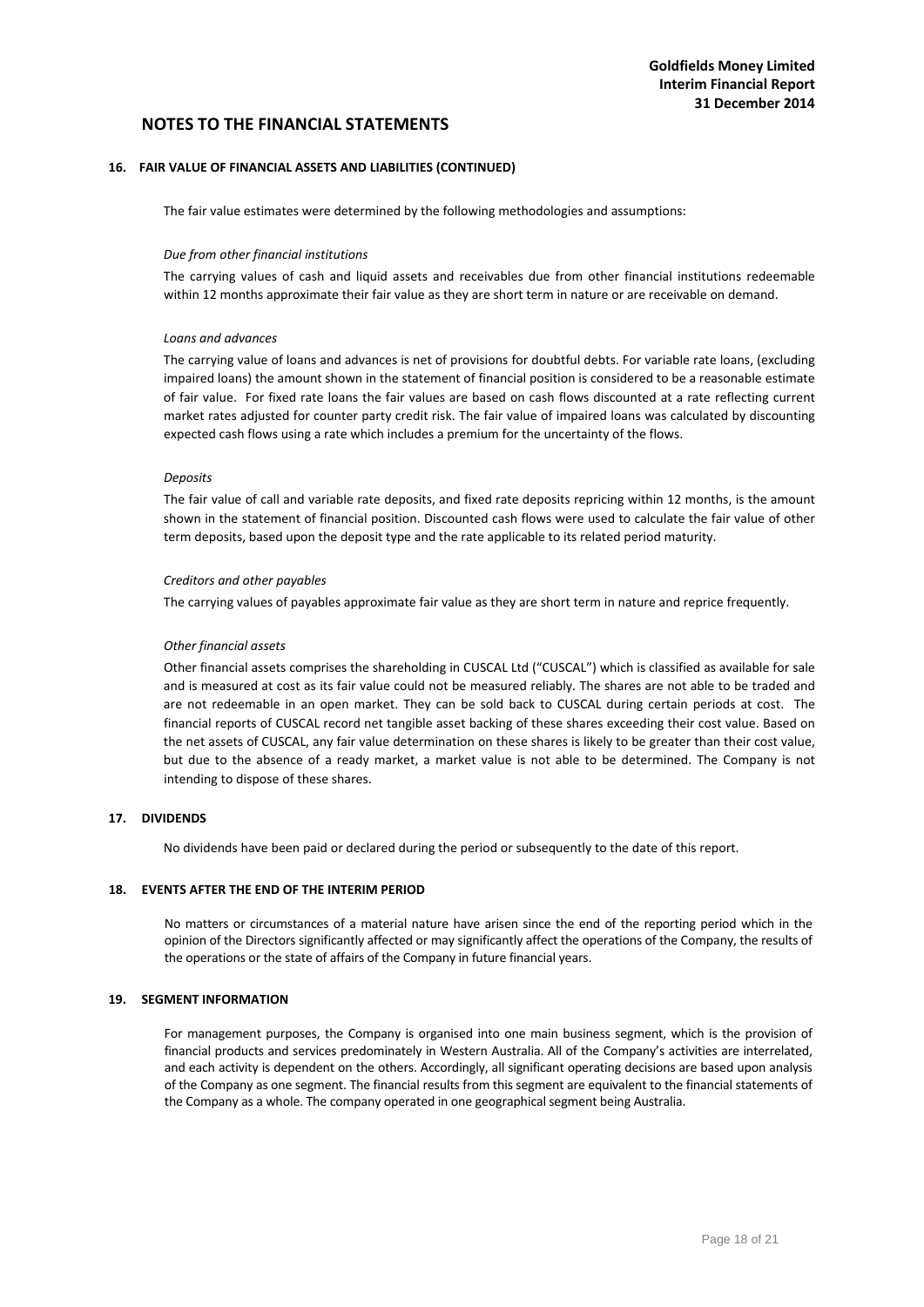#### **20. EARNINGS PER SHARE**

| The following reflects the net income and share data used in the calculation of<br>basic and diluted earnings per share: | 31 Dec<br>2014<br>\$ | 31 Dec<br>2013<br>\$ |
|--------------------------------------------------------------------------------------------------------------------------|----------------------|----------------------|
| Net (loss)/profit                                                                                                        | (10, 979)            | 64,182               |
|                                                                                                                          | <b>Number</b>        | <b>Number</b>        |
| Weighted average number of ordinary shares used in the calculation of basic and                                          |                      |                      |
| diluted earnings per share:                                                                                              | 15,666,829           | 15,666,829           |
| Basic and diluted earnings per share                                                                                     | (0.0007)             | 0.004                |

#### **21. RELATED PARTY TRANSACTIONS**

Goldfields Money has entered into several commercial agreements with FirstMac Limited and its subsidiaries ("FirstMac"). FirstMac is considered a related party by virtue of Mr James Austin's position as an officer of that Company and his role as a Non‐Executive Director of Goldfields Money Limited.

The arrangements cover offering of deposit products by FirstMac and issued by Goldfields Money Limited to Firstmac customers as well as the assignment of debt from Firstmac to Goldfields Money. Under these arrangements, Firstmac receives fees for services rendered. The terms of the commission are equivalent to those that prevail in arm's length transactions.

Deposit products offered by FirstMac and issued by Goldfields Money are not held by FirstMac, they are held by unrelated customers and interest payments are owed to the customers.

The following table provides the total amount of transactions which have been entered into with Firstmac during the six months ended 31 December 2014 and 2013, as well as balances with related parties as at 31 December 2014 and 30 June 2014:

|                                                 | 31 Dec 2014 | 31 Dec 2013 |
|-------------------------------------------------|-------------|-------------|
|                                                 | \$          | Ş           |
| Commissions and fees paid/payable during period | 3,183       |             |
| Purchases of loans                              | 2,450,020   | ۰           |
|                                                 | 31 Dec 2014 | 30 Jun 2014 |
|                                                 | \$          | \$          |
| Amounts payable at balance date                 | 2,311       | ۰           |

There were no other significant related party transactions during the period.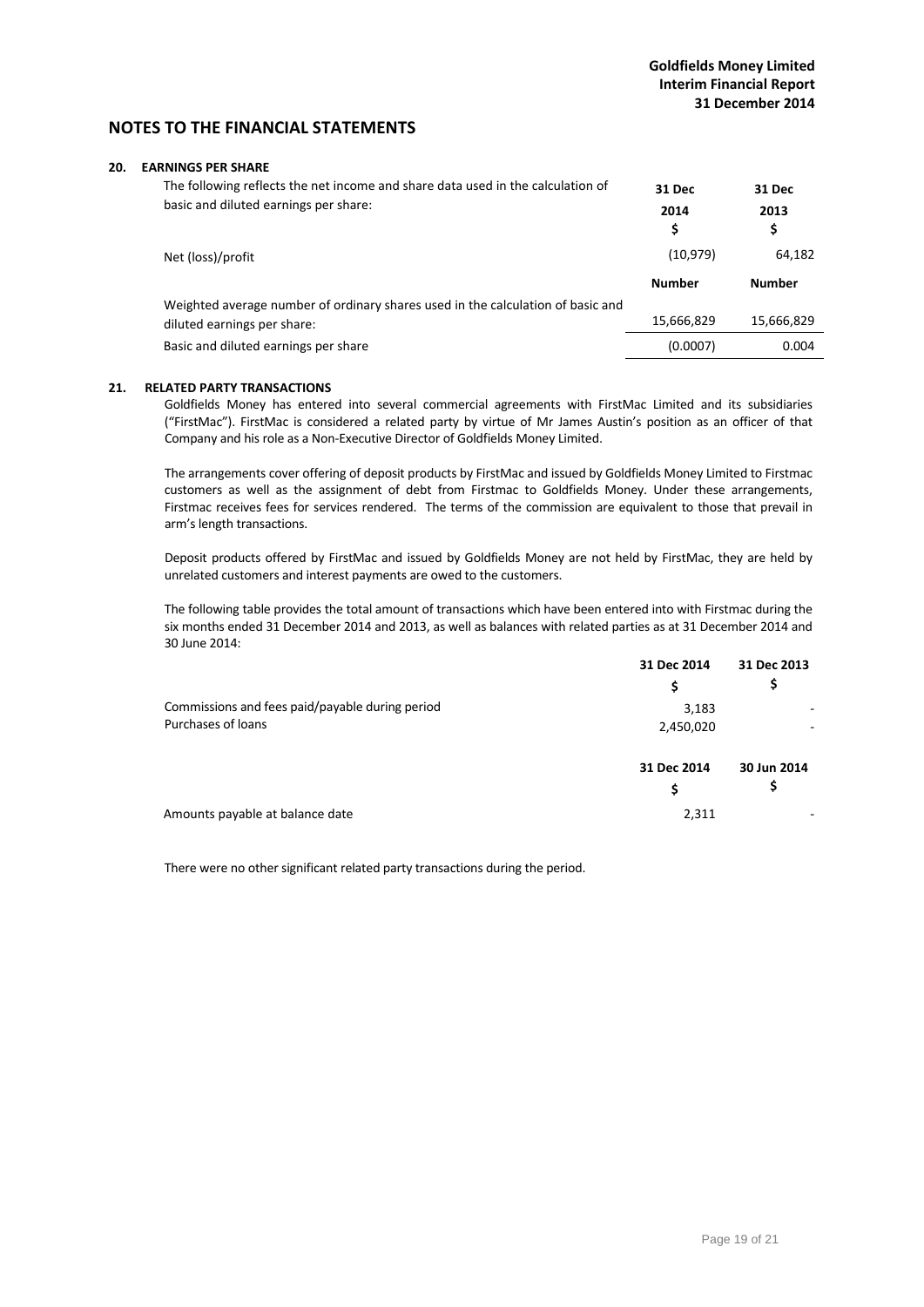# **DIRECTORS' DECLARATION**

In accordance with a resolution of directors of Goldfields Money Limited, I state that:

In the opinion of the directors

- (a) The financial statements and notes of Goldfields Money Limited for the half‐year ended 31 December 2014 are in accordance with the Corporations Act 2001, including:
	- (i) giving a true and fair view of the entity's financial position as at 31 December 2014 and of its performance for the half‐year ended on that date.
	- (ii) complying with Accounting Standards and the Corporations Regulations 2001.
- (b) There are reasonable grounds to believe that the Company will be able to pay its debts as and when they become due and payable.

On behalf of the board

dol

A E Pendal – Chairman Dated this 20<sup>th</sup> day of February 2015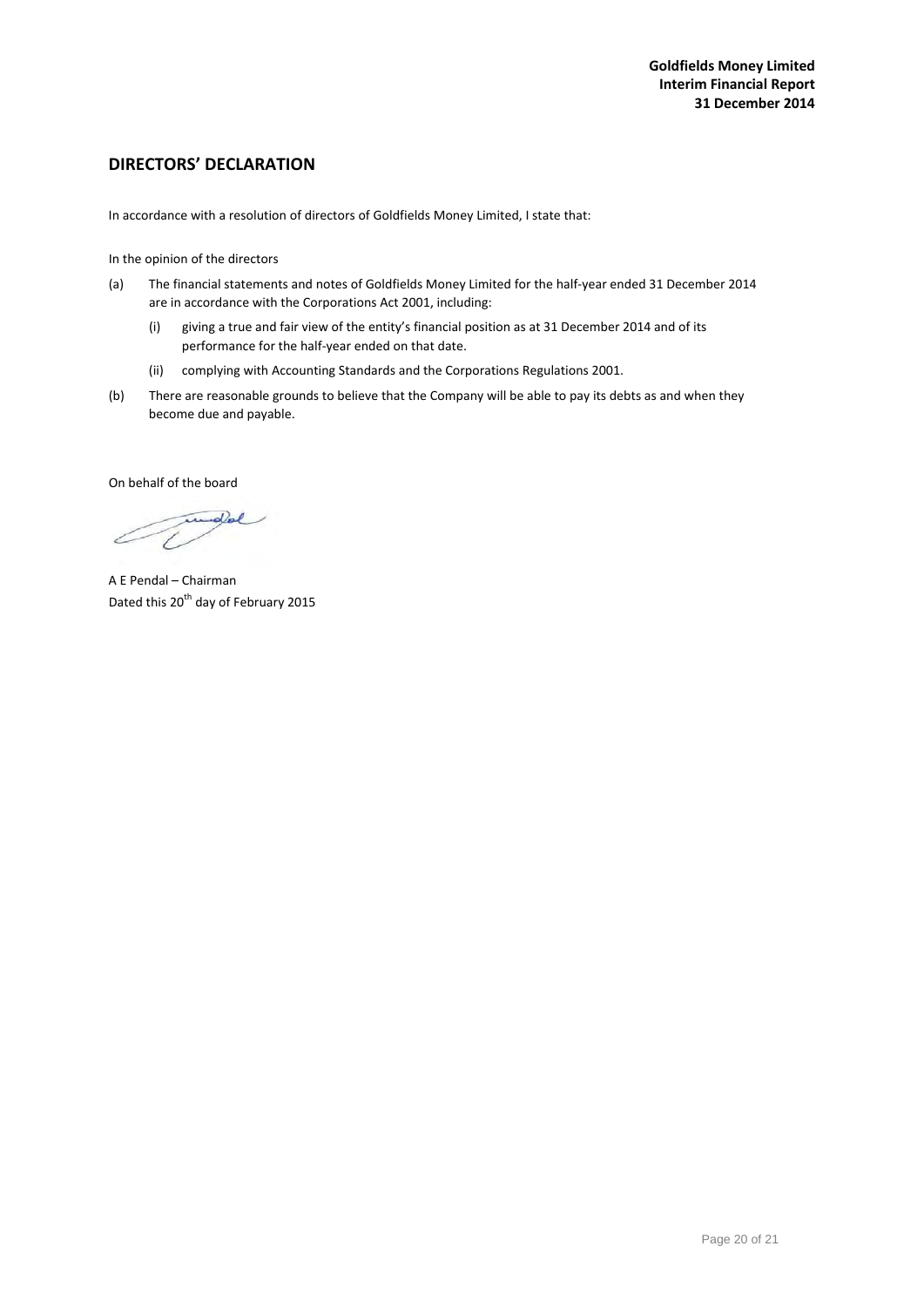

## INDEPENDENT AUDITOR'S REVIEW REPORT TO THE MEMBERS OF GOLDFIELDS MONEY LIMITED

We have reviewed the accompanying half-year financial report of Goldfields Money Limited which comprises the statement of financial position as at 31 December 2014, the statement of comprehensive income, statement of changes in equity and statement of cash flows for the half-year ended on that date, notes comprising a summary of significant accounting policies and other explanatory information, and the directors' declaration.

## *Directors' Responsibility for the Half-Year Financial Report*

The directors of the company are responsible for the preparation of the half-year financial report that gives a true and fair view in accordance with Australian Accounting Standards and the *Corporations Act 2001* and for such internal control as the directors determine is necessary to enable the preparation of the half-year financial report that is free from material misstatement, whether due to fraud or error.

## *Auditor's Responsibility*

Our responsibility is to express a conclusion on the half-year financial report based on our review. We conducted our review in accordance with Auditing Standard on Review Engagements ASRE 2410 *Review of a Financial Report Performed by the Independent Auditor of the Entity*, in order to state whether, on the basis of the procedures described, we have become aware of any matter that makes us believe that the financial report is not in accordance with the *Corporations Act 2001* including: giving a true and fair view of the company's financial position as at 31 December 2014 and its performance for the half-year ended on that date; and complying with Accounting Standard AASB 134 *Interim Financial Reporting* and the *Corporations Regulations 2001*. As the auditor of Goldfields Money Limited, ASRE 2410 requires that we comply with the ethical requirements relevant to the audit of the annual financial report.

A review of a half-year financial report consists of making enquiries, primarily of persons responsible for financial and accounting matters, and applying analytical and other review procedures. A review is substantially less in scope than an audit conducted in accordance with Australian Auditing Standards and consequently does not enable us to obtain assurance that we would become aware of all significant matters that might be identified in an audit. Accordingly, we do not express an audit opinion.

Liability limited by a scheme approved under Professional Standards Legislation Major Offices in: Perth, Sydney, Melbourne, Adelaide and Canberra ABN 36 965 185 036

RSM Bird Cameron Partners is a member of the RSM network. Each member of the RSM network is an independent accounting and advisory firm which practises in its own right. The RSM network is not itself a separate legal entity in any jurisdiction.